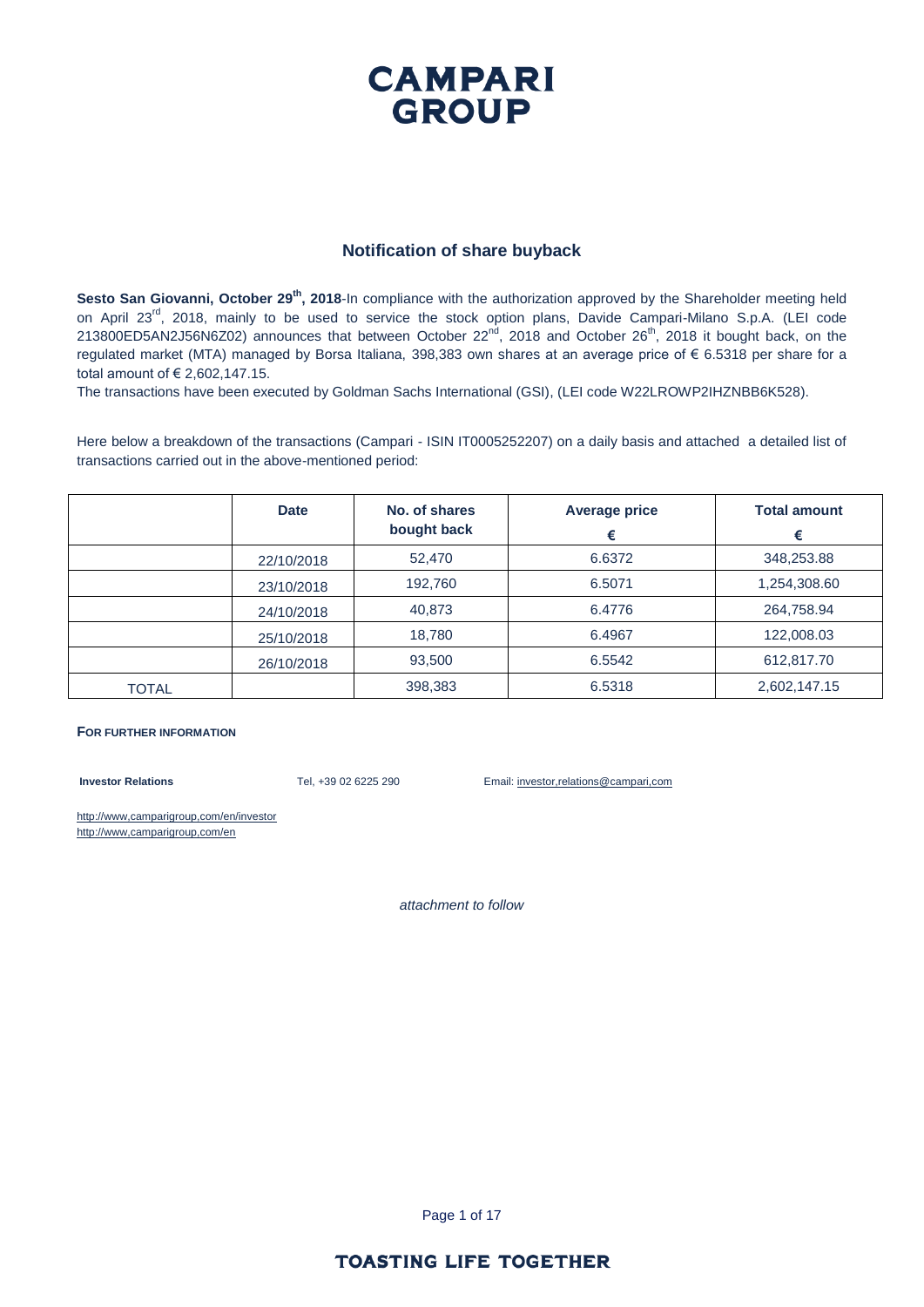| <b>DATE</b> | <b>HOUR</b> | A/V | <b>PRICE</b> | NO. OF<br><b>SHARES</b> |
|-------------|-------------|-----|--------------|-------------------------|
| 22-oct-18   | 8:10:43 AM  | A   | 6.675        | 299                     |
| 22-oct-18   | 8:16:23 AM  | A   | 6.665        | 443                     |
| 22-oct-18   | 8:44:02 AM  | A   | 6.665        | 523                     |
| 22-oct-18   | 8:52:34 AM  | A   | 6.67         | 531                     |
| 22-oct-18   | 9:01:29 AM  | A   | 6.65         | 161                     |
| 22-oct-18   | 9:01:32 AM  | A   | 6.65         | 570                     |
| 22-oct-18   | 9:01:40 AM  | A   | 6.64         | 422                     |
| 22-oct-18   | 9:12:12 AM  | A   | 6.655        | 448                     |
| 22-oct-18   | 9:32:29 AM  | A   | 6.655        | 618                     |
| 22-oct-18   | 9:32:53 AM  | A   | 6.65         | $\mathbf{1}$            |
| 22-oct-18   | 9:32:54 AM  | A   | 6.65         | 560                     |
| 22-oct-18   | 9:36:22 AM  | A   | 6.645        | 802                     |
| 22-oct-18   | 9:45:05 AM  | A   | 6.65         | 530                     |
| 22-oct-18   | 9:52:50 AM  | A   | 6.65         | 13                      |
| 22-oct-18   | 9:57:32 AM  | A   | 6.65         | 847                     |
| 22-oct-18   | 9:59:52 AM  | A   | 6.65         | 498                     |
| 22-oct-18   | 10:15:43 AM | A   | 6.665        | 1                       |
| 22-oct-18   | 10:16:01 AM | A   | 6.67         | 525                     |
| 22-oct-18   | 10:32:46 AM | A   | 6.655        | 497                     |
| 22-oct-18   | 10:48:18 AM | A   | 6.65         | 732                     |
| 22-oct-18   | 10:48:19 AM | A   | 6.65         | 1615                    |
| 22-oct-18   | 10:50:33 AM | A   | 6.65         | 522                     |
| 22-oct-18   | 10:50:35 AM | A   | 6.65         | 720                     |
| 22-oct-18   | 11:00:07 AM | A   | 6.65         | 893                     |
| 22-oct-18   | 11:13:04 AM | A   | 6.66         | 516                     |
| 22-oct-18   | 11:30:59 AM | A   | 6.675        | 534                     |
| 22-oct-18   | 11:50:12 AM | A   | 6.65         | 780                     |
| 22-oct-18   | 11:51:02 AM | A   | 6.65         | 844                     |
| 22-oct-18   | 11:56:41 AM | A   | 6.655        | 510                     |
| 22-oct-18   | 12:21:55 PM | Α   | 6.66         | 545                     |
| 22-oct-18   | 12:25:03 PM | Α   | 6.65         | 733                     |
| 22-oct-18   | 12:25:11 PM | Α   | 6.65         | 740                     |
| 22-oct-18   | 12:42:12 PM | A   | 6.66         | 475                     |
| 22-oct-18   | 12:57:30 PM | A   | 6.65         | 712                     |
| 22-oct-18   | 12:59:57 PM | A   | 6.645        | 736                     |
| 22-oct-18   | 1:03:43 PM  | A   | 6.645        | 456                     |
| 22-oct-18   | 1:20:05 PM  | Α   | 6.65         | 755                     |
| 22-oct-18   | 1:25:36 PM  | Α   | 6.65         | 482                     |
| 22-oct-18   | 1:35:45 PM  | A   | 6.645        | 768                     |
| 22-oct-18   | 1:44:13 PM  | Α   | 6.64         | 484                     |
| 22-oct-18   | 1:51:42 PM  | A   | 6.645        | 729                     |

Page 2 of 17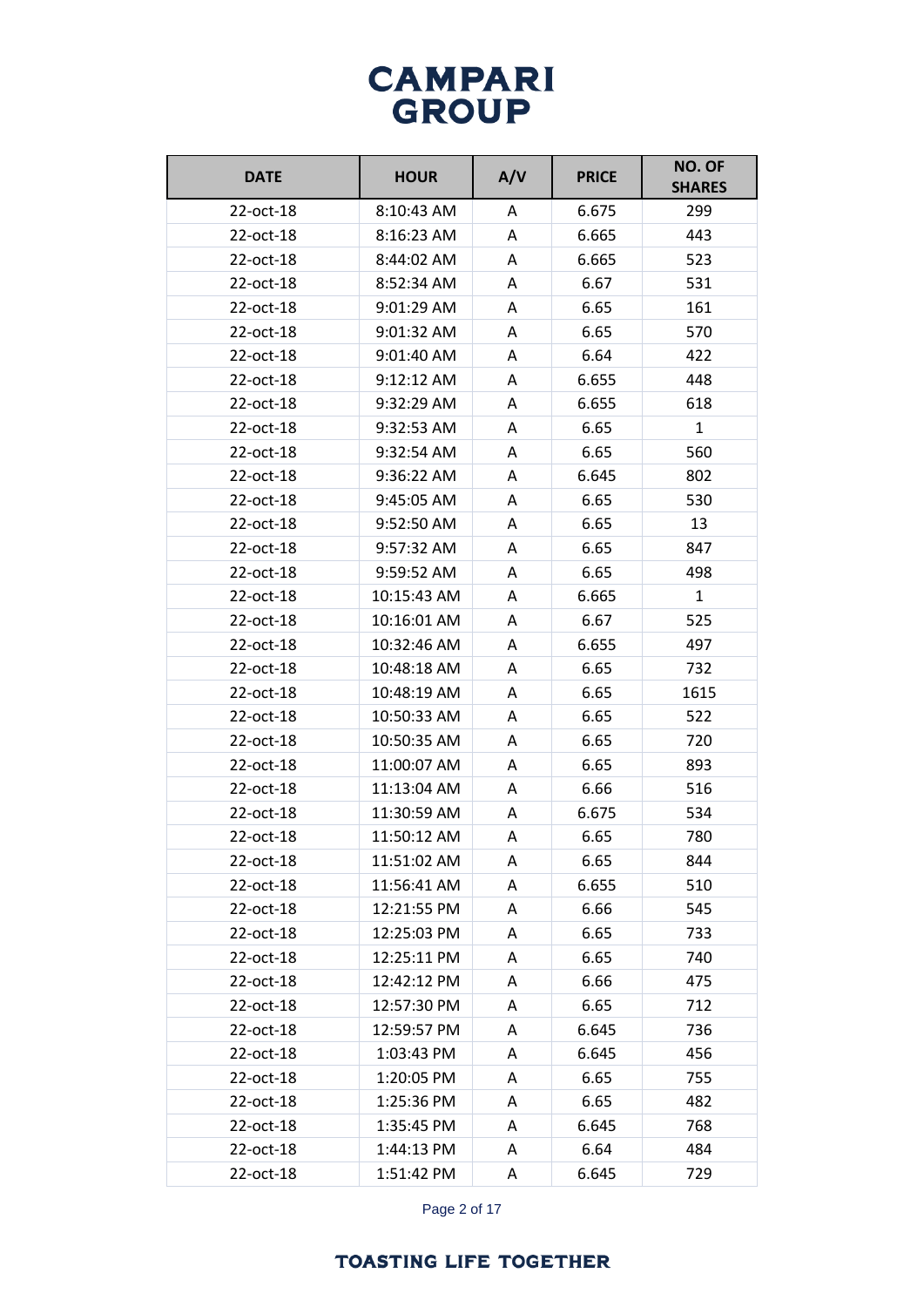| 22-oct-18 | 1:59:24 PM   | A | 6.64  | 464 |
|-----------|--------------|---|-------|-----|
| 22-oct-18 | 2:03:44 PM   | A | 6.64  | 832 |
| 22-oct-18 | 2:13:30 PM   | A | 6.64  | 456 |
| 22-oct-18 | 2:19:59 PM   | A | 6.64  | 833 |
| 22-oct-18 | 2:28:01 PM   | A | 6.635 | 438 |
| 22-oct-18 | 2:29:49 PM   | A | 6.64  | 788 |
| 22-oct-18 | 2:36:10 PM   | A | 6.63  | 390 |
| 22-oct-18 | 2:36:11 PM   | A | 6.63  | 472 |
| 22-oct-18 | 2:36:11 PM   | A | 6.63  | 354 |
| 22-oct-18 | 2:39:38 PM   | A | 6.62  | 577 |
| 22-oct-18 | 2:47:20 PM   | A | 6.615 | 724 |
| 22-oct-18 | 2:47:20 PM   | A | 6.615 | 695 |
| 22-oct-18 | 2:47:20 PM   | A | 6.615 | 434 |
| 22-oct-18 | 2:48:38 PM   | A | 6.615 | 659 |
| 22-oct-18 | 2:48:38 PM   | A | 6.615 | 100 |
| 22-oct-18 | 2:51:21 PM   | A | 6.615 | 625 |
| 22-oct-18 | 2:54:57 PM   | A | 6.605 | 639 |
| 22-oct-18 | 3:00:22 PM   | A | 6.6   | 511 |
| 22-oct-18 | 3:00:22 PM   | A | 6.6   | 708 |
| 22-oct-18 | 3:00:23 PM   | A | 6.6   | 647 |
| 22-oct-18 | 3:01:51 PM   | A | 6.605 | 671 |
| 22-oct-18 | 3:05:17 PM   | A | 6.595 | 181 |
| 22-oct-18 | $3:05:18$ PM | A | 6.595 | 563 |
| 22-oct-18 | 3:07:58 PM   | A | 6.6   | 868 |
| 22-oct-18 | 3:08:43 PM   | A | 6.605 | 694 |
| 22-oct-18 | $3:11:17$ PM | A | 6.61  | 106 |
| 22-oct-18 | $3:13:35$ PM | A | 6.62  | 680 |
| 22-oct-18 | 3:16:02 PM   | A | 6.615 | 365 |
| 22-oct-18 | 3:16:03 PM   | Α | 6.615 | 268 |
| 22-oct-18 | 3:16:04 PM   | A | 6.615 | 446 |
| 22-oct-18 | 3:17:33 PM   | A | 6.615 | 925 |
| 22-oct-18 | 3:19:13 PM   | A | 6.615 | 327 |
| 22-oct-18 | 3:21:21 PM   | A | 6.615 | 827 |
| 22-oct-18 | 3:24:10 PM   | A | 6.615 | 447 |
| 22-oct-18 | 3:26:15 PM   | A | 6.615 | 493 |
| 22-oct-18 | 3:27:48 PM   | A | 6.62  | 736 |
| 22-oct-18 | 3:27:48 PM   | A | 6.62  | 693 |
| 22-oct-18 | 3:32:25 PM   | A | 6.615 | 503 |
| 22-oct-18 | 3:32:27 PM   | A | 6.615 | 960 |
| 22-oct-18 | 3:39:07 PM   | A | 6.63  | 330 |
| 22-oct-18 | 3:39:13 PM   | A | 6.63  | 641 |
| 22-oct-18 | 3:40:41 PM   | A | 6.635 | 543 |
| 22-oct-18 | 3:47:36 PM   | A | 6.65  | 876 |
|           |              |   |       |     |

Page 3 of 17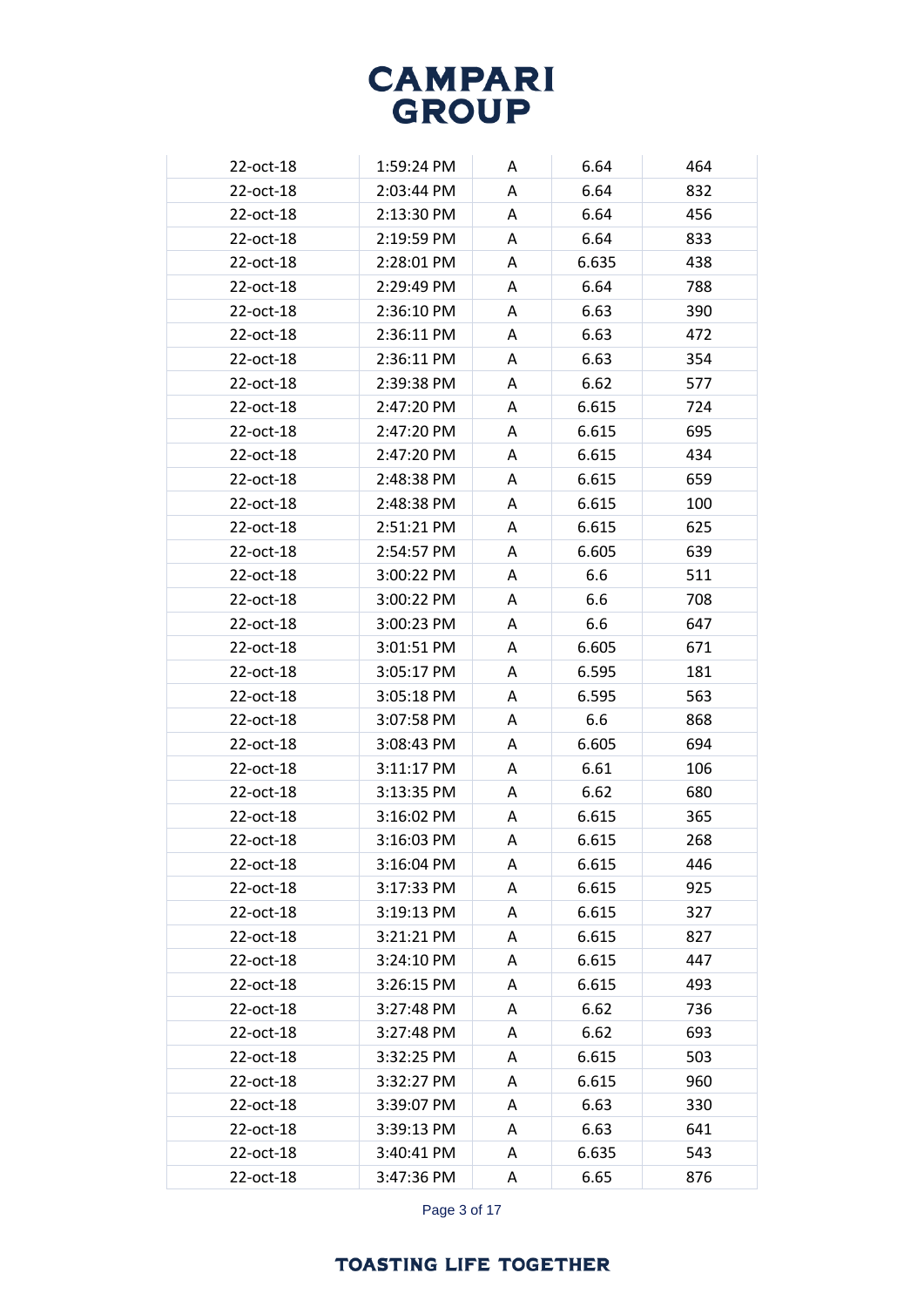| 22-oct-18 | 3:51:37 PM | A | 6.66  | 483  |
|-----------|------------|---|-------|------|
| 22-oct-18 | 3:52:18 PM | A | 6.65  | 877  |
| 22-oct-18 | 4:00:18 PM | A | 6.665 | 3    |
| 22-oct-18 | 4:00:18 PM | Α | 6.665 | 536  |
| 22-oct-18 | 4:10:44 PM | A | 6.645 | 1091 |
| 22-oct-18 | 4:16:53 PM | Α | 6.66  | 286  |
| 22-oct-18 | 4:20:19 PM | Α | 6.66  | 562  |
| 22-oct-18 | 4:20:20 PM | A | 6.66  | 67   |
| 22-oct-18 | 4:25:15 PM | Α | 6.665 | 251  |
| 22-oct-18 | 4:25:16 PM | A | 6.665 | 164  |
| 22-oct-18 | 4:25:28 PM | A | 6.67  | 91   |
| 23-oct-18 | 8:02:27 AM | A | 6.635 | 152  |
| 23-oct-18 | 8:05:02 AM | A | 6.62  | 310  |
| 23-oct-18 | 8:05:04 AM | A | 6.62  | 407  |
| 23-oct-18 | 8:05:08 AM | A | 6.625 | 384  |
| 23-oct-18 | 8:05:14 AM | Α | 6.625 | 358  |
| 23-oct-18 | 8:08:21 AM | A | 6.615 | 388  |
| 23-oct-18 | 8:09:23 AM | Α | 6.62  | 450  |
| 23-oct-18 | 8:11:08 AM | A | 6.63  | 436  |
| 23-oct-18 | 8:12:13 AM | A | 6.625 | 523  |
| 23-oct-18 | 8:12:15 AM | Α | 6.625 | 338  |
| 23-oct-18 | 8:21:49 AM | A | 6.615 | 685  |
| 23-oct-18 | 8:21:51 AM | A | 6.615 | 515  |
| 23-oct-18 | 8:30:01 AM | A | 6.615 | 611  |
| 23-oct-18 | 8:37:42 AM | A | 6.645 | 956  |
| 23-oct-18 | 8:38:58 AM | Α | 6.64  | 550  |
| 23-oct-18 | 8:56:37 AM | A | 6.635 | 780  |
| 23-oct-18 | 8:56:37 AM | Α | 6.63  | 996  |
| 23-oct-18 | 8:56:47 AM | A | 6.625 | 528  |
| 23-oct-18 | 8:56:52 AM | A | 6.63  | 710  |
| 23-oct-18 | 9:04:21 AM | A | 6.6   | 812  |
| 23-oct-18 | 9:04:21 AM | A | 6.6   | 675  |
| 23-oct-18 | 9:14:12 AM | Α | 6.59  | 496  |
| 23-oct-18 | 9:14:13 AM | A | 6.59  | 755  |
| 23-oct-18 | 9:22:07 AM | Α | 6.575 | 1015 |
| 23-oct-18 | 9:22:09 AM | Α | 6.575 | 805  |
| 23-oct-18 | 9:22:10 AM | Α | 6.575 | 888  |
| 23-oct-18 | 9:24:48 AM | Α | 6.575 | 540  |
| 23-oct-18 | 9:36:10 AM | A | 6.595 | 757  |
| 23-oct-18 | 9:36:10 AM | Α | 6.595 | 866  |
| 23-oct-18 | 9:36:11 AM | Α | 6.595 | 505  |
| 23-oct-18 | 9:47:14 AM | A | 6.59  | 687  |
| 23-oct-18 | 9:54:58 AM | Α | 6.585 | 859  |

Page 4 of 17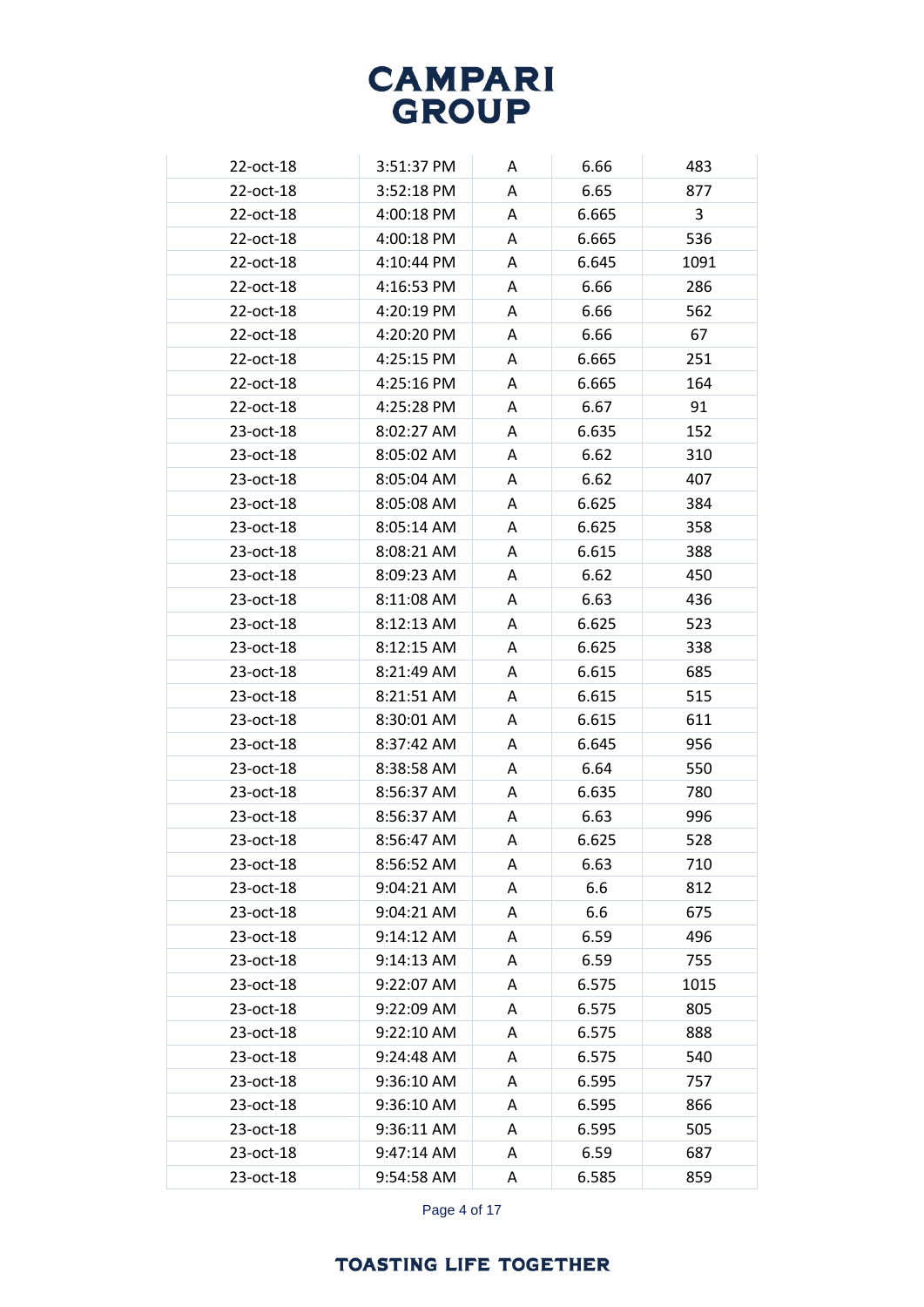| 23-oct-18 | 9:54:58 AM  | A | 6.585 | 760 |
|-----------|-------------|---|-------|-----|
| 23-oct-18 | 9:54:59 AM  | A | 6.585 | 122 |
| 23-oct-18 | 9:55:00 AM  | A | 6.585 | 638 |
| 23-oct-18 | 9:59:31 AM  | A | 6.59  | 559 |
| 23-oct-18 | 10:03:39 AM | A | 6.575 | 739 |
| 23-oct-18 | 10:10:42 AM | A | 6.575 | 941 |
| 23-oct-18 | 10:10:45 AM | A | 6.575 | 418 |
| 23-oct-18 | 10:10:46 AM | A | 6.575 | 36  |
| 23-oct-18 | 10:10:47 AM | A | 6.575 | 859 |
| 23-oct-18 | 10:18:12 AM | A | 6.555 | 553 |
| 23-oct-18 | 10:28:43 AM | A | 6.56  | 753 |
| 23-oct-18 | 10:28:43 AM | A | 6.56  | 519 |
| 23-oct-18 | 10:28:43 AM | A | 6.56  | 851 |
| 23-oct-18 | 10:28:44 AM | A | 6.56  | 955 |
| 23-oct-18 | 10:28:47 AM | A | 6.56  | 904 |
| 23-oct-18 | 10:41:41 AM | A | 6.55  | 786 |
| 23-oct-18 | 10:46:49 AM | A | 6.565 | 759 |
| 23-oct-18 | 10:46:52 AM | A | 6.565 | 833 |
| 23-oct-18 | 10:47:14 AM | A | 6.56  | 613 |
| 23-oct-18 | 10:47:14 AM | A | 6.56  | 462 |
| 23-oct-18 | 10:53:33 AM | A | 6.56  | 742 |
| 23-oct-18 | 11:03:23 AM | A | 6.56  | 710 |
| 23-oct-18 | 11:09:20 AM | A | 6.555 | 552 |
| 23-oct-18 | 11:09:21 AM | A | 6.555 | 685 |
| 23-oct-18 | 11:09:22 AM | A | 6.555 | 870 |
| 23-oct-18 | 11:15:58 AM | A | 6.555 | 725 |
| 23-oct-18 | 11:19:23 AM | A | 6.53  | 740 |
| 23-oct-18 | 11:20:27 AM | A | 6.53  | 602 |
| 23-oct-18 | 11:24:39 AM | A | 6.535 | 856 |
| 23-oct-18 | 11:24:40 AM | A | 6.535 | 749 |
| 23-oct-18 | 11:30:51 AM | A | 6.535 | 243 |
| 23-oct-18 | 11:30:55 AM | A | 6.535 | 218 |
| 23-oct-18 | 11:31:29 AM | A | 6.525 | 698 |
| 23-oct-18 | 11:38:42 AM | A | 6.535 | 690 |
| 23-oct-18 | 11:48:41 AM | A | 6.54  | 557 |
| 23-oct-18 | 11:48:43 AM | A | 6.535 | 649 |
| 23-oct-18 | 11:48:44 AM | A | 6.54  | 964 |
| 23-oct-18 | 11:48:45 AM | A | 6.54  | 662 |
| 23-oct-18 | 11:48:45 AM | A | 6.54  | 770 |
| 23-oct-18 | 11:54:06 AM | Α | 6.53  | 770 |
| 23-oct-18 | 12:03:42 PM | A | 6.53  | 744 |
| 23-oct-18 | 12:05:05 PM | A | 6.53  | 719 |
| 23-oct-18 | 12:05:06 PM | A | 6.535 | 700 |

Page 5 of 17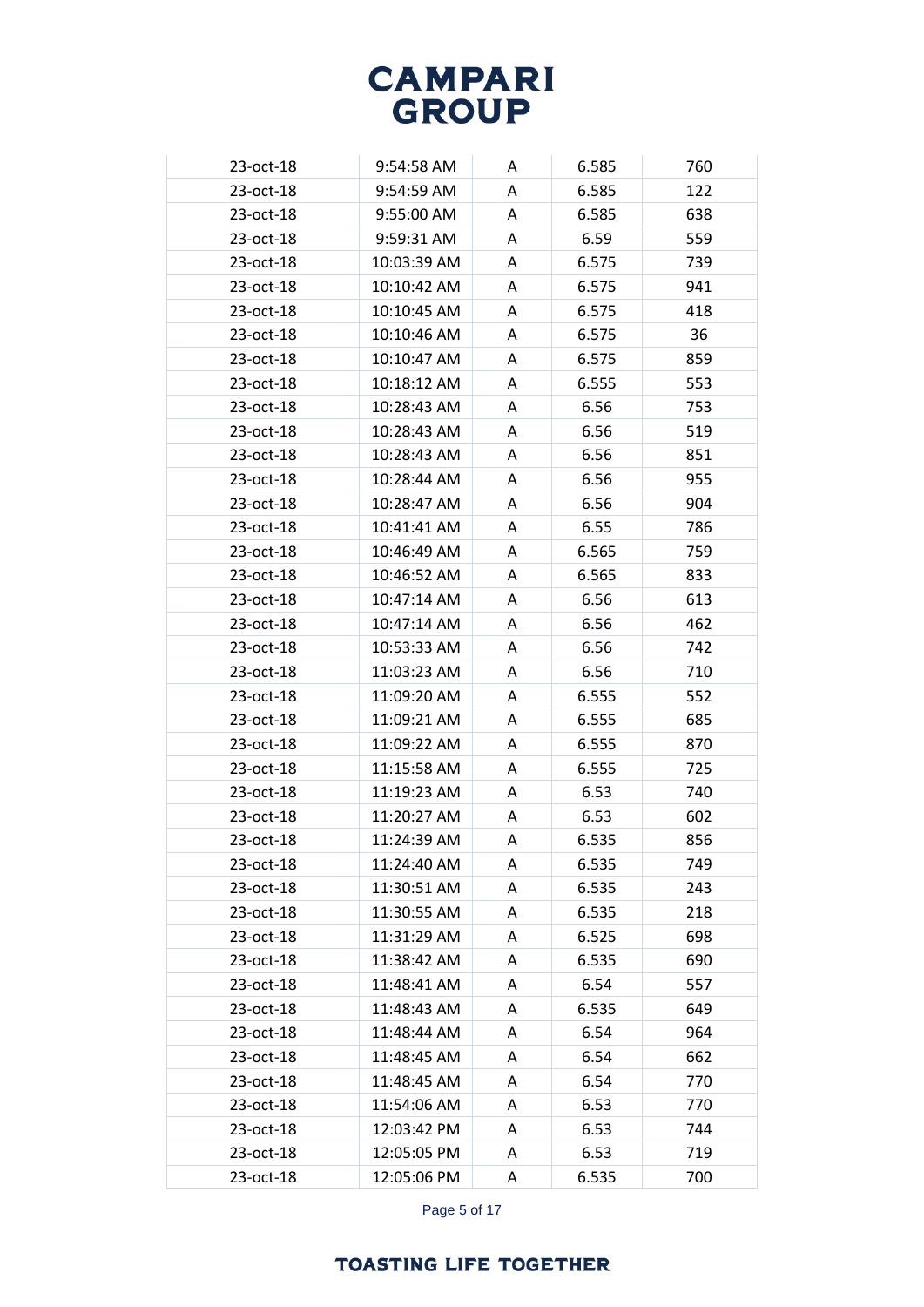| 23-oct-18 | 12:05:08 PM | A | 6.535 | 663 |
|-----------|-------------|---|-------|-----|
| 23-oct-18 | 12:05:08 PM | Α | 6.535 | 780 |
| 23-oct-18 | 12:06:13 PM | Α | 6.53  | 918 |
| 23-oct-18 | 12:21:09 PM | A | 6.535 | 770 |
| 23-oct-18 | 12:21:11 PM | A | 6.535 | 617 |
| 23-oct-18 | 12:21:11 PM | Α | 6.535 | 710 |
| 23-oct-18 | 12:22:14 PM | A | 6.53  | 713 |
| 23-oct-18 | 12:22:17 PM | Α | 6.53  | 660 |
| 23-oct-18 | 12:33:26 PM | A | 6.525 | 444 |
| 23-oct-18 | 12:33:27 PM | A | 6.525 | 44  |
| 23-oct-18 | 12:33:27 PM | Α | 6.525 | 201 |
| 23-oct-18 | 12:33:28 PM | Α | 6.525 | 489 |
| 23-oct-18 | 12:33:28 PM | Α | 6.525 | 374 |
| 23-oct-18 | 12:36:42 PM | A | 6.52  | 571 |
| 23-oct-18 | 12:42:34 PM | Α | 6.53  | 808 |
| 23-oct-18 | 12:42:34 PM | A | 6.53  | 40  |
| 23-oct-18 | 12:42:34 PM | A | 6.53  | 726 |
| 23-oct-18 | 12:42:34 PM | Α | 6.53  | 596 |
| 23-oct-18 | 12:54:47 PM | A | 6.54  | 943 |
| 23-oct-18 | 12:54:47 PM | Α | 6.54  | 641 |
| 23-oct-18 | 12:54:49 PM | A | 6.54  | 462 |
| 23-oct-18 | 1:12:47 PM  | A | 6.545 | 659 |
| 23-oct-18 | 1:12:47 PM  | A | 6.545 | 844 |
| 23-oct-18 | 1:12:49 PM  | Α | 6.545 | 695 |
| 23-oct-18 | 1:23:55 PM  | A | 6.545 | 538 |
| 23-oct-18 | 1:23:56 PM  | A | 6.545 | 930 |
| 23-oct-18 | 1:23:57 PM  | Α | 6.54  | 696 |
| 23-oct-18 | 1:24:29 PM  | Α | 6.54  | 708 |
| 23-oct-18 | 1:25:50 PM  | Α | 6.53  | 613 |
| 23-oct-18 | 1:25:50 PM  | A | 6.53  | 640 |
| 23-oct-18 | 1:26:35 PM  | A | 6.53  | 416 |
| 23-oct-18 | 1:26:38 PM  | Α | 6.53  | 233 |
| 23-oct-18 | 1:28:58 PM  | Α | 6.525 | 704 |
| 23-oct-18 | 1:33:06 PM  | Α | 6.52  | 665 |
| 23-oct-18 | 1:45:07 PM  | Α | 6.535 | 488 |
| 23-oct-18 | 1:45:07 PM  | A | 6.535 | 948 |
| 23-oct-18 | 1:45:07 PM  | A | 6.535 | 190 |
| 23-oct-18 | 1:45:08 PM  | Α | 6.535 | 412 |
| 23-oct-18 | 1:45:08 PM  | Α | 6.535 | 415 |
| 23-oct-18 | 1:45:08 PM  | Α | 6.535 | 888 |
| 23-oct-18 | 1:45:09 PM  | A | 6.535 | 437 |
| 23-oct-18 | 1:45:09 PM  | Α | 6.535 | 457 |
| 23-oct-18 | 1:46:59 PM  | Α | 6.53  | 589 |

Page 6 of 17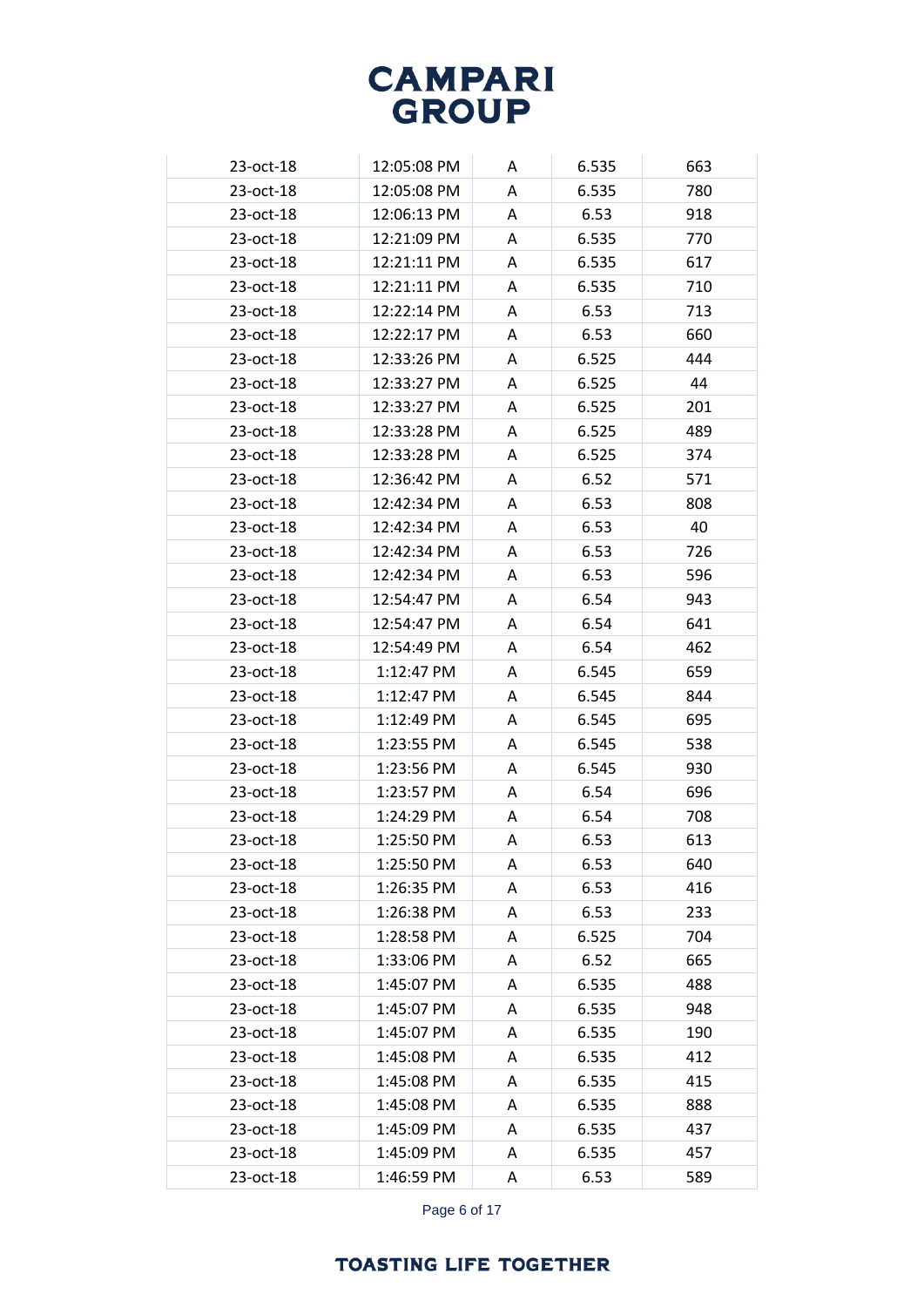| 23-oct-18 | 1:46:59 PM | A | 6.53  | 92  |
|-----------|------------|---|-------|-----|
| 23-oct-18 | 1:55:24 PM | A | 6.54  | 633 |
| 23-oct-18 | 1:58:05 PM | Α | 6.545 | 663 |
| 23-oct-18 | 1:58:06 PM | A | 6.545 | 866 |
| 23-oct-18 | 1:59:48 PM | A | 6.545 | 530 |
| 23-oct-18 | 2:02:39 PM | Α | 6.535 | 698 |
| 23-oct-18 | 2:02:42 PM | A | 6.535 | 833 |
| 23-oct-18 | 2:04:37 PM | A | 6.53  | 76  |
| 23-oct-18 | 2:04:37 PM | A | 6.53  | 606 |
| 23-oct-18 | 2:04:56 PM | A | 6.525 | 865 |
| 23-oct-18 | 2:11:40 PM | Α | 6.51  | 769 |
| 23-oct-18 | 2:12:48 PM | A | 6.505 | 831 |
| 23-oct-18 | 2:12:50 PM | A | 6.505 | 832 |
| 23-oct-18 | 2:13:41 PM | Α | 6.505 | 118 |
| 23-oct-18 | 2:13:44 PM | A | 6.505 | 347 |
| 23-oct-18 | 2:17:17 PM | A | 6.505 | 714 |
| 23-oct-18 | 2:19:41 PM | A | 6.505 | 585 |
| 23-oct-18 | 2:19:42 PM | A | 6.505 | 118 |
| 23-oct-18 | 2:21:02 PM | A | 6.495 | 728 |
| 23-oct-18 | 2:23:26 PM | Α | 6.5   | 335 |
| 23-oct-18 | 2:23:27 PM | Α | 6.5   | 401 |
| 23-oct-18 | 2:29:55 PM | A | 6.49  | 453 |
| 23-oct-18 | 2:29:55 PM | Α | 6.49  | 750 |
| 23-oct-18 | 2:29:57 PM | Α | 6.49  | 547 |
| 23-oct-18 | 2:29:57 PM | A | 6.49  | 841 |
| 23-oct-18 | 2:33:26 PM | A | 6.485 | 563 |
| 23-oct-18 | 2:33:47 PM | A | 6.48  | 807 |
| 23-oct-18 | 2:35:10 PM | A | 6.49  | 725 |
| 23-oct-18 | 2:35:10 PM | A | 6.49  | 115 |
| 23-oct-18 | 2:35:10 PM | A | 6.49  | 921 |
| 23-oct-18 | 2:38:15 PM | A | 6.495 | 462 |
| 23-oct-18 | 2:38:16 PM | A | 6.495 | 767 |
| 23-oct-18 | 2:38:16 PM | Α | 6.495 | 606 |
| 23-oct-18 | 2:38:22 PM | A | 6.49  | 300 |
| 23-oct-18 | 2:41:54 PM | Α | 6.495 | 713 |
| 23-oct-18 | 2:43:05 PM | A | 6.49  | 375 |
| 23-oct-18 | 2:43:48 PM | A | 6.495 | 138 |
| 23-oct-18 | 2:44:08 PM | Α | 6.495 | 681 |
| 23-oct-18 | 2:44:33 PM | Α | 6.49  | 797 |
| 23-oct-18 | 2:48:56 PM | Α | 6.485 | 313 |
| 23-oct-18 | 2:48:57 PM | A | 6.485 | 302 |
| 23-oct-18 | 2:48:57 PM | Α | 6.485 | 774 |
| 23-oct-18 | 2:48:57 PM | Α | 6.485 | 136 |

Page 7 of 17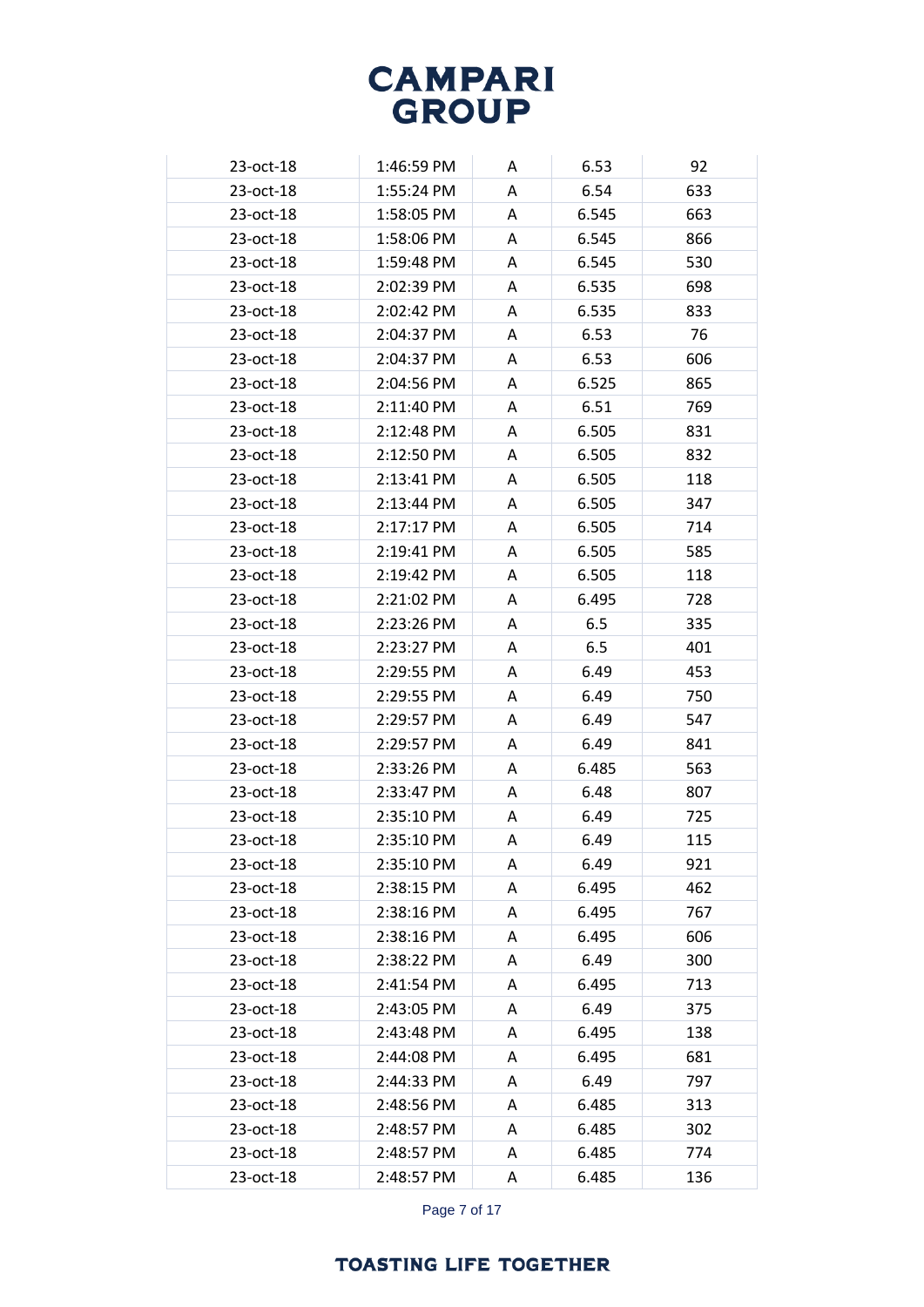| 23-oct-18 | 2:48:58 PM | A | 6.485 | 531 |
|-----------|------------|---|-------|-----|
| 23-oct-18 | 2:48:59 PM | A | 6.485 | 239 |
| 23-oct-18 | 2:48:59 PM | A | 6.485 | 462 |
| 23-oct-18 | 2:49:00 PM | A | 6.485 | 847 |
| 23-oct-18 | 2:49:00 PM | A | 6.485 | 872 |
| 23-oct-18 | 2:54:46 PM | A | 6.475 | 888 |
| 23-oct-18 | 2:54:47 PM | A | 6.475 | 605 |
| 23-oct-18 | 2:54:47 PM | A | 6.475 | 696 |
| 23-oct-18 | 2:57:39 PM | A | 6.46  | 907 |
| 23-oct-18 | 2:57:41 PM | A | 6.46  | 200 |
| 23-oct-18 | 2:57:42 PM | A | 6.46  | 278 |
| 23-oct-18 | 2:59:01 PM | A | 6.465 | 708 |
| 23-oct-18 | 2:59:01 PM | A | 6.465 | 657 |
| 23-oct-18 | 3:00:28 PM | A | 6.47  | 519 |
| 23-oct-18 | 3:00:29 PM | A | 6.47  | 934 |
| 23-oct-18 | 3:01:06 PM | Α | 6.465 | 693 |
| 23-oct-18 | 3:02:59 PM | A | 6.47  | 814 |
| 23-oct-18 | 3:03:00 PM | A | 6.47  | 770 |
| 23-oct-18 | 3:08:45 PM | A | 6.465 | 727 |
| 23-oct-18 | 3:08:46 PM | A | 6.465 | 259 |
| 23-oct-18 | 3:08:46 PM | A | 6.465 | 499 |
| 23-oct-18 | 3:08:46 PM | A | 6.465 | 262 |
| 23-oct-18 | 3:08:47 PM | A | 6.465 | 463 |
| 23-oct-18 | 3:08:48 PM | A | 6.465 | 533 |
| 23-oct-18 | 3:08:48 PM | Α | 6.465 | 324 |
| 23-oct-18 | 3:10:23 PM | A | 6.47  | 466 |
| 23-oct-18 | 3:10:24 PM | A | 6.47  | 661 |
| 23-oct-18 | 3:10:26 PM | A | 6.47  | 747 |
| 23-oct-18 | 3:11:03 PM | A | 6.47  | 600 |
| 23-oct-18 | 3:14:49 PM | A | 6.47  | 720 |
| 23-oct-18 | 3:16:37 PM | Α | 6.47  | 300 |
| 23-oct-18 | 3:16:38 PM | A | 6.47  | 33  |
| 23-oct-18 | 3:16:39 PM | A | 6.47  | 140 |
| 23-oct-18 | 3:16:43 PM | A | 6.47  | 799 |
| 23-oct-18 | 3:20:26 PM | A | 6.485 | 873 |
| 23-oct-18 | 3:20:27 PM | A | 6.485 | 737 |
| 23-oct-18 | 3:20:42 PM | A | 6.48  | 789 |
| 23-oct-18 | 3:20:43 PM | A | 6.48  | 706 |
| 23-oct-18 | 3:20:44 PM | A | 6.48  | 468 |
| 23-oct-18 | 3:22:57 PM | Α | 6.475 | 705 |
| 23-oct-18 | 3:23:00 PM | A | 6.475 | 621 |
| 23-oct-18 | 3:23:59 PM | Α | 6.47  | 598 |
| 23-oct-18 | 3:28:21 PM | Α | 6.485 | 749 |

Page 8 of 17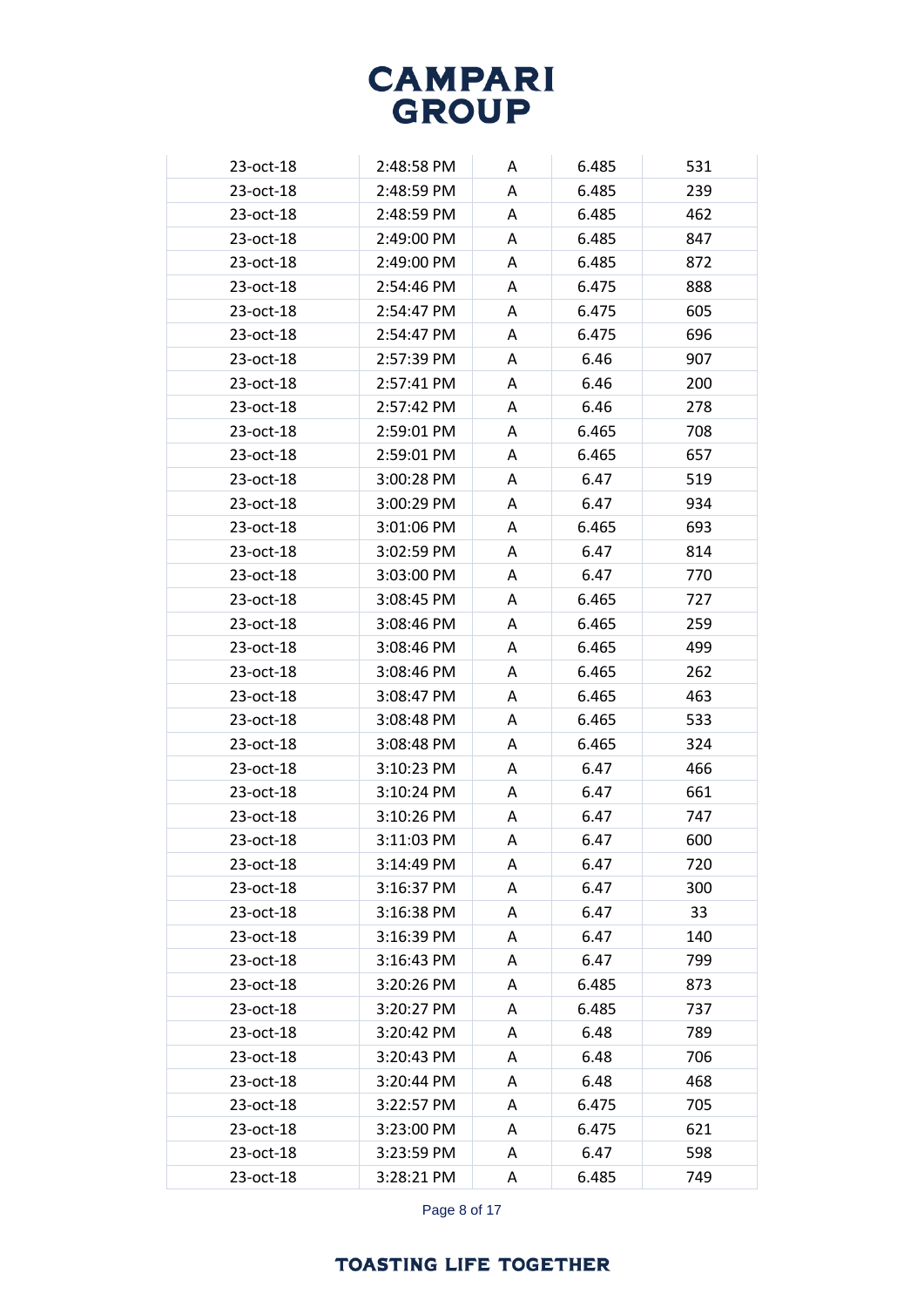| 23-oct-18 | 3:28:28 PM | A | 6.485 | 379 |
|-----------|------------|---|-------|-----|
| 23-oct-18 | 3:28:33 PM | Α | 6.485 | 372 |
| 23-oct-18 | 3:28:33 PM | Α | 6.485 | 751 |
| 23-oct-18 | 3:29:21 PM | A | 6.485 | 667 |
| 23-oct-18 | 3:29:50 PM | A | 6.49  | 492 |
| 23-oct-18 | 3:30:25 PM | Α | 6.485 | 8   |
| 23-oct-18 | 3:30:26 PM | A | 6.485 | 794 |
| 23-oct-18 | 3:32:10 PM | A | 6.475 | 732 |
| 23-oct-18 | 3:32:11 PM | A | 6.475 | 716 |
| 23-oct-18 | 3:34:44 PM | A | 6.465 | 662 |
| 23-oct-18 | 3:34:45 PM | Α | 6.465 | 713 |
| 23-oct-18 | 3:35:16 PM | Α | 6.46  | 647 |
| 23-oct-18 | 3:37:56 PM | A | 6.475 | 767 |
| 23-oct-18 | 3:37:56 PM | A | 6.475 | 872 |
| 23-oct-18 | 3:37:56 PM | A | 6.475 | 679 |
| 23-oct-18 | 3:37:57 PM | A | 6.475 | 864 |
| 23-oct-18 | 3:37:58 PM | A | 6.475 | 540 |
| 23-oct-18 | 3:37:58 PM | A | 6.475 | 596 |
| 23-oct-18 | 3:41:30 PM | Α | 6.475 | 629 |
| 23-oct-18 | 3:41:30 PM | Α | 6.475 | 621 |
| 23-oct-18 | 3:46:00 PM | Α | 6.475 | 622 |
| 23-oct-18 | 3:46:02 PM | A | 6.475 | 662 |
| 23-oct-18 | 3:46:02 PM | A | 6.475 | 140 |
| 23-oct-18 | 3:46:04 PM | Α | 6.475 | 731 |
| 23-oct-18 | 3:46:05 PM | A | 6.475 | 547 |
| 23-oct-18 | 3:48:51 PM | A | 6.49  | 605 |
| 23-oct-18 | 3:48:51 PM | Α | 6.49  | 789 |
| 23-oct-18 | 3:48:53 PM | Α | 6.49  | 249 |
| 23-oct-18 | 3:48:53 PM | Α | 6.49  | 460 |
| 23-oct-18 | 3:48:54 PM | A | 6.49  | 461 |
| 23-oct-18 | 3:51:39 PM | A | 6.485 | 368 |
| 23-oct-18 | 3:51:39 PM | A | 6.485 | 250 |
| 23-oct-18 | 3:51:39 PM | Α | 6.485 | 632 |
| 23-oct-18 | 3:53:03 PM | A | 6.485 | 514 |
| 23-oct-18 | 3:53:40 PM | Α | 6.485 | 156 |
| 23-oct-18 | 3:53:42 PM | A | 6.485 | 533 |
| 23-oct-18 | 3:55:56 PM | A | 6.48  | 477 |
| 23-oct-18 | 3:55:56 PM | Α | 6.48  | 737 |
| 23-oct-18 | 3:55:57 PM | Α | 6.48  | 162 |
| 23-oct-18 | 3:59:03 PM | Α | 6.48  | 659 |
| 23-oct-18 | 3:59:06 PM | Α | 6.48  | 498 |
| 23-oct-18 | 3:59:07 PM | Α | 6.48  | 775 |
| 23-oct-18 | 3:59:07 PM | Α | 6.48  | 815 |

Page 9 of 17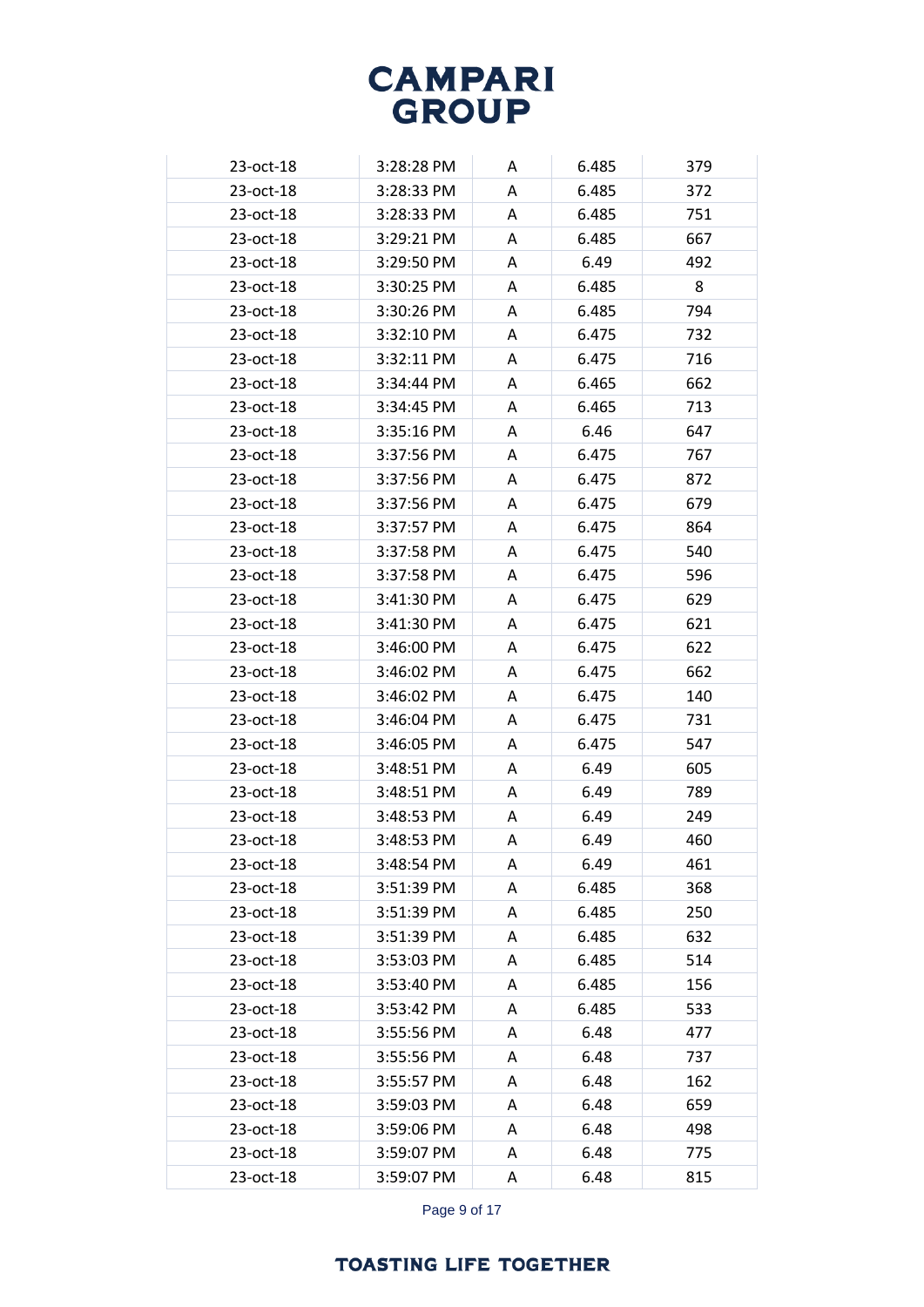| 23-oct-18 | 3:59:08 PM | A | 6.48  | 648  |
|-----------|------------|---|-------|------|
| 23-oct-18 | 4:01:30 PM | A | 6.47  | 300  |
| 23-oct-18 | 4:01:31 PM | A | 6.47  | 443  |
| 23-oct-18 | 4:04:28 PM | Α | 6.465 | 704  |
| 23-oct-18 | 4:04:29 PM | A | 6.465 | 631  |
| 23-oct-18 | 4:04:52 PM | A | 6.46  | 834  |
| 23-oct-18 | 4:05:20 PM | A | 6.46  | 1185 |
| 23-oct-18 | 4:05:20 PM | A | 6.46  | 740  |
| 23-oct-18 | 4:05:21 PM | Α | 6.46  | 472  |
| 23-oct-18 | 4:09:04 PM | Α | 6.455 | 245  |
| 23-oct-18 | 4:09:08 PM | A | 6.455 | 645  |
| 23-oct-18 | 4:09:08 PM | A | 6.455 | 658  |
| 23-oct-18 | 4:09:26 PM | Α | 6.465 | 210  |
| 23-oct-18 | 4:09:29 PM | A | 6.455 | 79   |
| 23-oct-18 | 4:09:30 PM | A | 6.455 | 490  |
| 23-oct-18 | 4:09:32 PM | Α | 6.455 | 853  |
| 23-oct-18 | 4:09:51 PM | A | 6.475 | 616  |
| 23-oct-18 | 4:09:52 PM | A | 6.46  | 576  |
| 23-oct-18 | 4:09:56 PM | A | 6.455 | 635  |
| 23-oct-18 | 4:10:09 PM | A | 6.455 | 500  |
| 23-oct-18 | 4:10:39 PM | A | 6.455 | 384  |
| 23-oct-18 | 4:10:58 PM | A | 6.46  | 90   |
| 23-oct-18 | 4:11:07 PM | Α | 6.46  | 398  |
| 23-oct-18 | 4:11:09 PM | A | 6.46  | 396  |
| 23-oct-18 | 4:11:11 PM | A | 6.455 | 991  |
| 23-oct-18 | 4:11:11 PM | A | 6.455 | 616  |
| 23-oct-18 | 4:11:12 PM | A | 6.455 | 413  |
| 23-oct-18 | 4:11:12 PM | Α | 6.46  | 617  |
| 23-oct-18 | 4:11:12 PM | A | 6.455 | 448  |
| 23-oct-18 | 4:11:15 PM | A | 6.46  | 673  |
| 23-oct-18 | 4:11:44 PM | Α | 6.46  | 1421 |
| 23-oct-18 | 4:12:05 PM | Α | 6.455 | 735  |
| 23-oct-18 | 4:12:06 PM | A | 6.455 | 44   |
| 23-oct-18 | 4:12:13 PM | A | 6.455 | 549  |
| 23-oct-18 | 4:12:13 PM | Α | 6.455 | 791  |
| 23-oct-18 | 4:12:13 PM | Α | 6.455 | 1710 |
| 23-oct-18 | 4:12:16 PM | Α | 6.465 | 402  |
| 23-oct-18 | 4:13:41 PM | A | 6.46  | 278  |
| 23-oct-18 | 4:13:53 PM | A | 6.455 | 638  |
| 23-oct-18 | 4:13:55 PM | Α | 6.455 | 668  |
| 23-oct-18 | 4:14:21 PM | A | 6.455 | 773  |
| 23-oct-18 | 4:15:10 PM | Α | 6.455 | 456  |
| 23-oct-18 | 4:16:26 PM | Α | 6.455 | 722  |

Page 10 of 17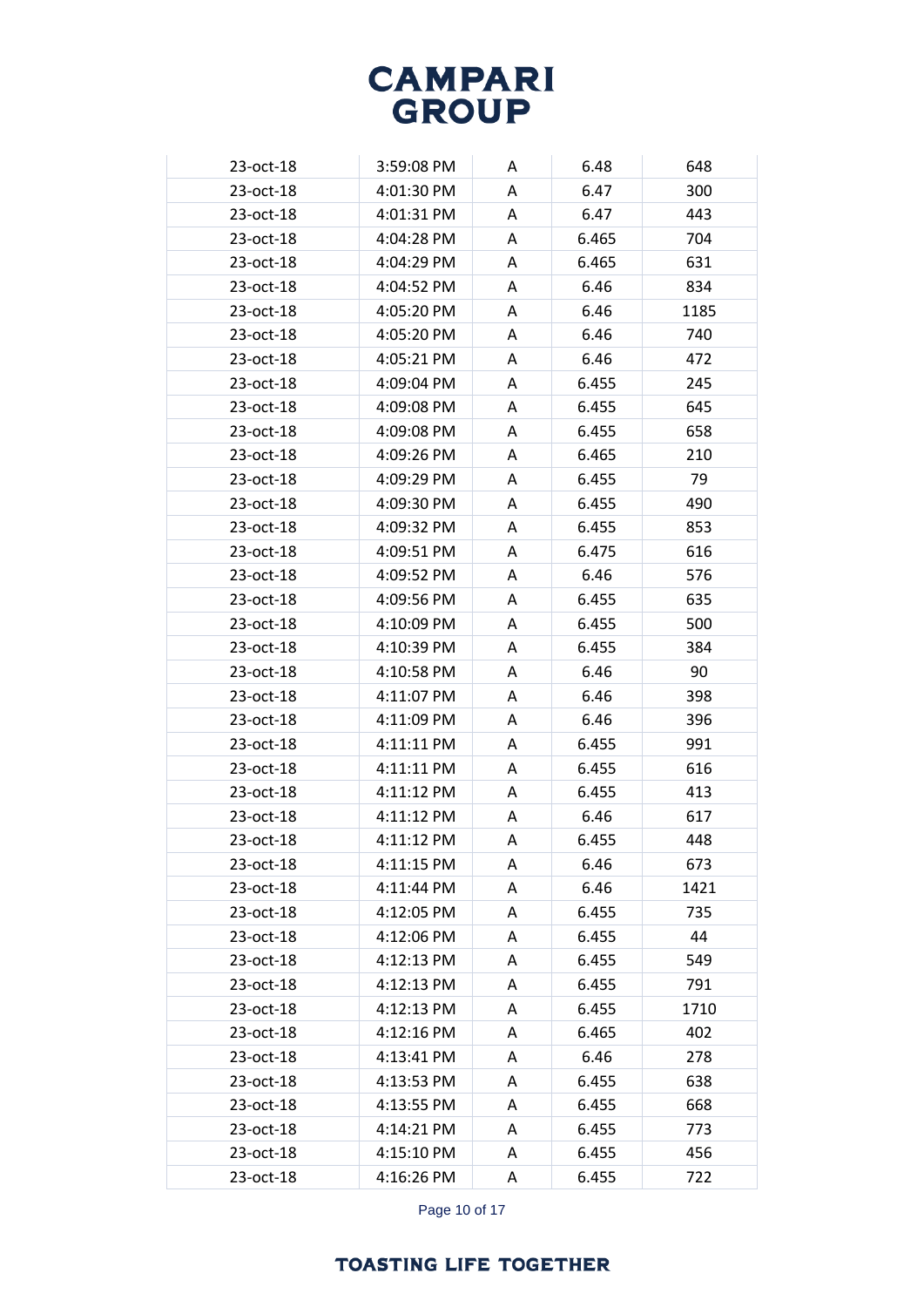| 23-oct-18 | 4:19:16 PM | A | 6.46  | 1372 |
|-----------|------------|---|-------|------|
| 23-oct-18 | 4:19:16 PM | A | 6.46  | 332  |
| 23-oct-18 | 4:19:57 PM | A | 6.46  | 425  |
| 23-oct-18 | 4:19:59 PM | A | 6.46  | 905  |
| 23-oct-18 | 4:19:59 PM | A | 6.46  | 281  |
| 23-oct-18 | 4:20:01 PM | A | 6.46  | 910  |
| 23-oct-18 | 4:20:27 PM | A | 6.46  | 688  |
| 23-oct-18 | 4:21:19 PM | A | 6.46  | 635  |
| 23-oct-18 | 4:21:51 PM | A | 6.46  | 953  |
| 23-oct-18 | 4:23:42 PM | A | 6.46  | 597  |
| 23-oct-18 | 4:23:42 PM | A | 6.46  | 97   |
| 23-oct-18 | 4:23:43 PM | A | 6.46  | 100  |
| 23-oct-18 | 4:23:47 PM | A | 6.455 | 294  |
| 23-oct-18 | 4:23:47 PM | A | 6.455 | 623  |
| 23-oct-18 | 4:23:47 PM | A | 6.455 | 640  |
| 23-oct-18 | 4:23:47 PM | A | 6.455 | 1008 |
| 23-oct-18 | 4:23:47 PM | A | 6.455 | 165  |
| 23-oct-18 | 4:23:50 PM | A | 6.455 | 783  |
| 23-oct-18 | 4:23:53 PM | A | 6.455 | 472  |
| 23-oct-18 | 4:25:13 PM | A | 6.445 | 407  |
| 23-oct-18 | 4:25:14 PM | A | 6.445 | 259  |
| 23-oct-18 | 4:25:54 PM | A | 6.44  | 188  |
| 23-oct-18 | 4:25:54 PM | A | 6.44  | 641  |
| 23-oct-18 | 4:25:54 PM | A | 6.44  | 399  |
| 23-oct-18 | 4:25:54 PM | Α | 6.44  | 438  |
| 23-oct-18 | 4:25:55 PM | A | 6.44  | 576  |
| 23-oct-18 | 4:25:55 PM | A | 6.44  | 819  |
| 23-oct-18 | 4:25:57 PM | A | 6.44  | 659  |
| 23-oct-18 | 4:25:57 PM | A | 6.44  | 91   |
| 23-oct-18 | 4:26:01 PM | A | 6.435 | 735  |
| 23-oct-18 | 4:26:43 PM | A | 6.43  | 504  |
| 23-oct-18 | 4:27:56 PM | A | 6.44  | 297  |
| 23-oct-18 | 4:28:01 PM | Α | 6.44  | 629  |
| 23-oct-18 | 4:28:18 PM | A | 6.445 | 429  |
| 23-oct-18 | 4:28:18 PM | Α | 6.445 | 4    |
| 23-oct-18 | 4:29:17 PM | A | 6.44  | 468  |
| 23-oct-18 | 4:29:47 PM | A | 6.44  | 111  |
| 23-oct-18 | 4:29:47 PM | A | 6.44  | 52   |
| 23-oct-18 | 4:29:51 PM | A | 6.44  | 213  |
| 23-oct-18 | 4:29:51 PM | A | 6.44  | 89   |
| 23-oct-18 | 4:29:53 PM | A | 6.44  | 3    |
| 23-oct-18 | 4:29:54 PM | Α | 6.44  | 75   |
| 23-oct-18 | 4:29:56 PM | Α | 6.435 | 233  |

Page 11 of 17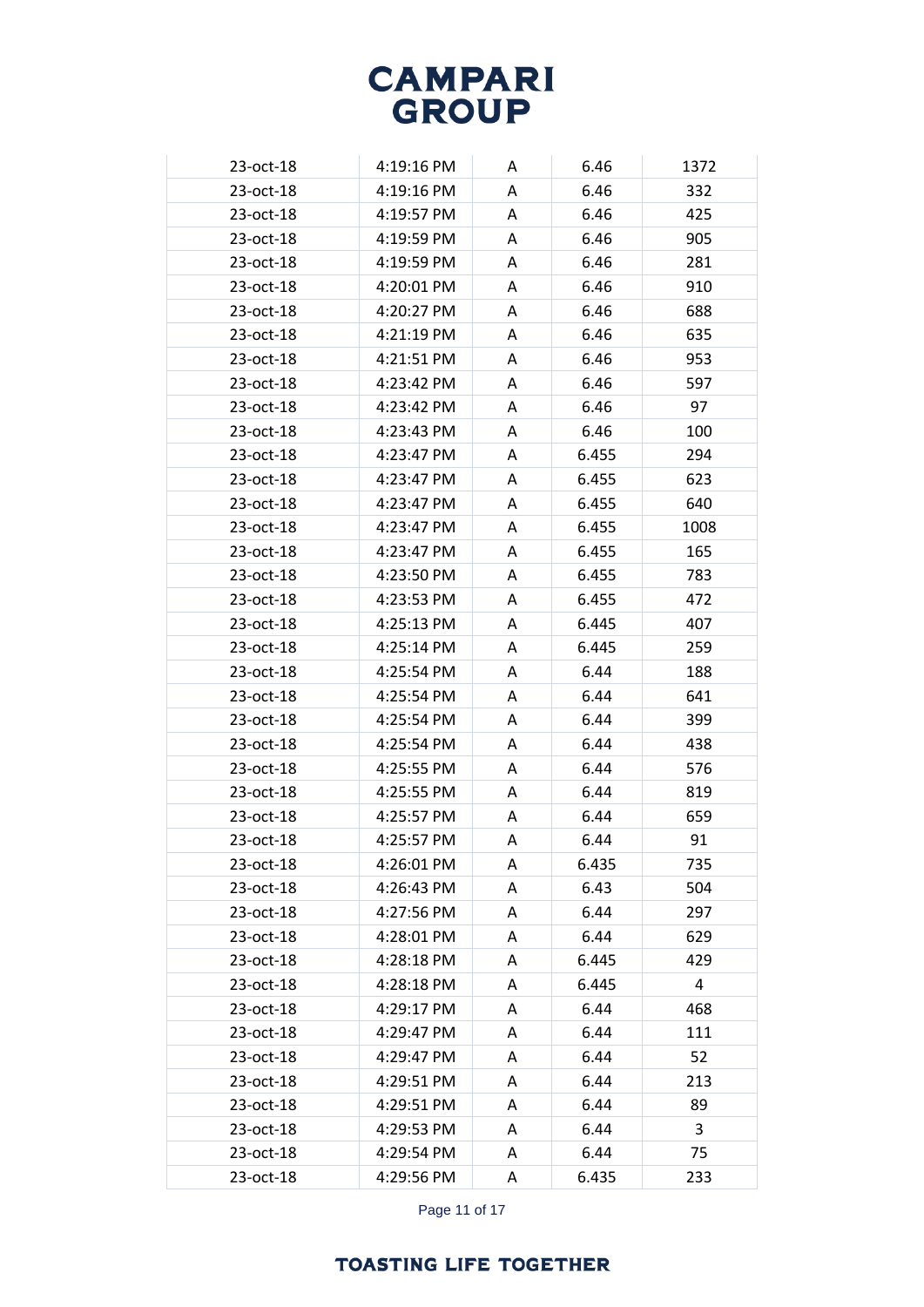| 23-oct-18 | 4:29:56 PM  | A | 6.44  | 269          |
|-----------|-------------|---|-------|--------------|
| 24-oct-18 | 10:00:53 AM | A | 6.475 | 608          |
| 24-oct-18 | 10:00:53 AM | A | 6.475 | 305          |
| 24-oct-18 | 10:07:33 AM | A | 6.465 | 428          |
| 24-oct-18 | 10:08:39 AM | A | 6.46  | 504          |
| 24-oct-18 | 10:12:32 AM | A | 6.47  | 228          |
| 24-oct-18 | 10:14:53 AM | Α | 6.455 | 350          |
| 24-oct-18 | 10:14:58 AM | A | 6.455 | 224          |
| 24-oct-18 | 10:18:50 AM | A | 6.465 | 684          |
| 24-oct-18 | 10:32:46 AM | Α | 6.47  | 612          |
| 24-oct-18 | 10:49:24 AM | Α | 6.49  | 635          |
| 24-oct-18 | 10:54:41 AM | A | 6.485 | 316          |
| 24-oct-18 | 11:02:02 AM | Α | 6.48  | 629          |
| 24-oct-18 | 11:16:03 AM | Α | 6.475 | 683          |
| 24-oct-18 | 11:20:26 AM | A | 6.46  | $\mathbf{1}$ |
| 24-oct-18 | 11:20:27 AM | A | 6.46  | 511          |
| 24-oct-18 | 11:20:28 AM | Α | 6.46  | 595          |
| 24-oct-18 | 11:20:28 AM | A | 6.46  | 1176         |
| 24-oct-18 | 11:26:24 AM | A | 6.465 | 378          |
| 24-oct-18 | 11:31:20 AM | A | 6.47  | 641          |
| 24-oct-18 | 11:46:41 AM | A | 6.46  | 573          |
| 24-oct-18 | 11:48:14 AM | A | 6.465 | 712          |
| 24-oct-18 | 12:08:39 PM | Α | 6.485 | 329          |
| 24-oct-18 | 12:08:41 PM | A | 6.485 | 579          |
| 24-oct-18 | 12:17:37 PM | Α | 6.475 | 291          |
| 24-oct-18 | 12:17:39 PM | A | 6.475 | 356          |
| 24-oct-18 | 12:45:52 PM | A | 6.51  | 355          |
| 24-oct-18 | 2:33:29 PM  | Α | 6.53  | 323          |
| 24-oct-18 | 2:33:29 PM  | A | 6.53  | 357          |
| 24-oct-18 | 2:33:57 PM  | Α | 6.525 | 363          |
| 24-oct-18 | 2:48:27 PM  | Α | 6.525 | 324          |
| 24-oct-18 | 3:12:06 PM  | Α | 6.52  | 382          |
| 24-oct-18 | 3:31:19 PM  | A | 6.515 | 327          |
| 24-oct-18 | 3:52:12 PM  | A | 6.49  | 571          |
| 24-oct-18 | 3:52:12 PM  | A | 6.49  | 1000         |
| 24-oct-18 | 3:52:12 PM  | A | 6.49  | 661          |
| 24-oct-18 | 3:52:13 PM  | Α | 6.49  | 1344         |
| 24-oct-18 | 3:52:13 PM  | A | 6.49  | 1000         |
| 24-oct-18 | 3:52:15 PM  | A | 6.49  | 1700         |
| 24-oct-18 | 3:52:15 PM  | Α | 6.49  | 2955         |
| 24-oct-18 | 3:52:15 PM  | Α | 6.49  | 78           |
| 24-oct-18 | 3:52:17 PM  | Α | 6.49  | 1200         |
| 24-oct-18 | 3:52:38 PM  | Α | 6.49  | 1598         |

Page 12 of 17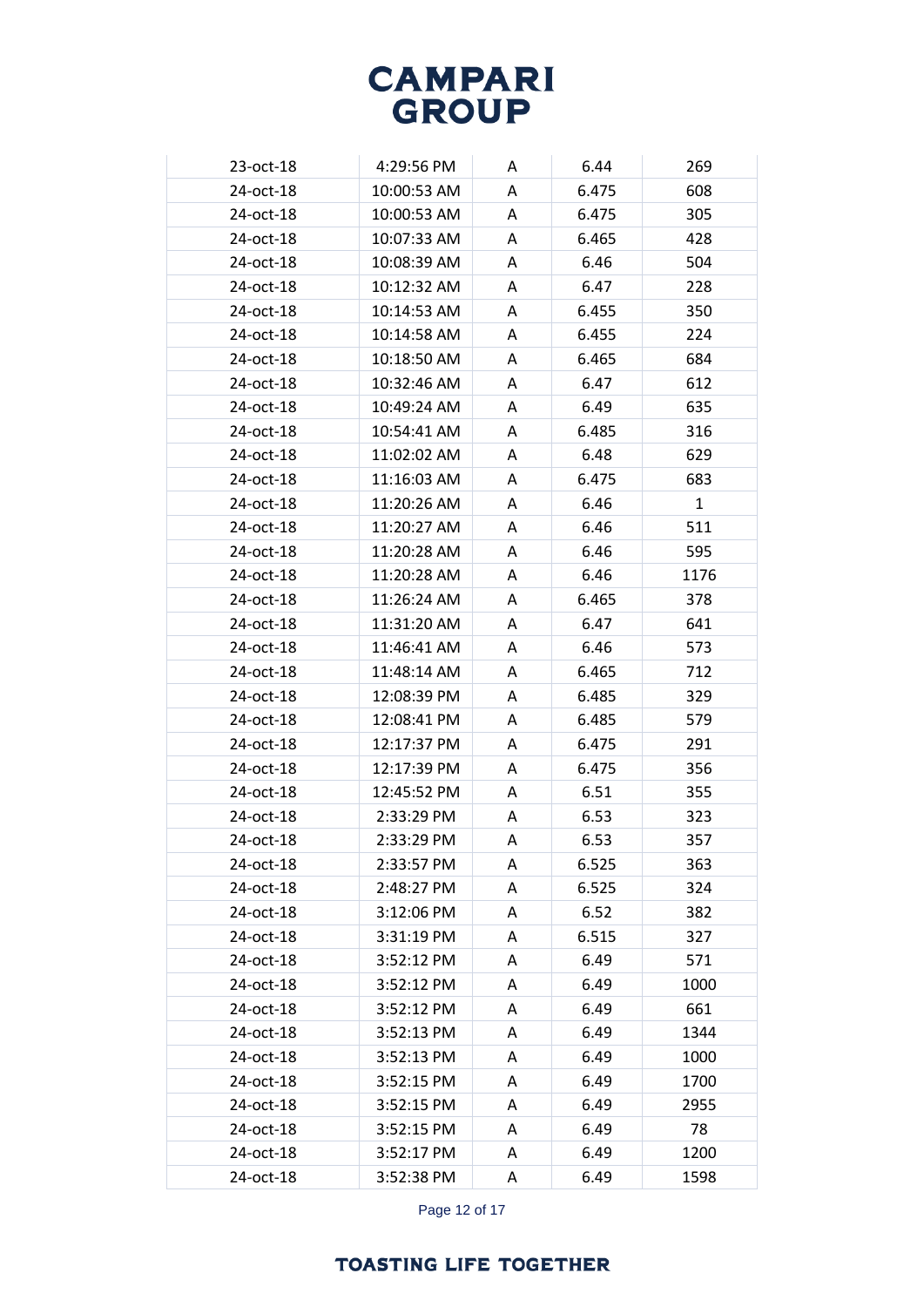| 24-oct-18 | 3:55:09 PM | A | 6.49  | 711  |
|-----------|------------|---|-------|------|
| 24-oct-18 | 4:02:30 PM | A | 6.485 | 550  |
| 24-oct-18 | 4:02:45 PM | A | 6.48  | 647  |
| 24-oct-18 | 4:08:12 PM | A | 6.46  | 604  |
| 24-oct-18 | 4:08:13 PM | A | 6.46  | 527  |
| 24-oct-18 | 4:08:13 PM | A | 6.46  | 252  |
| 24-oct-18 | 4:08:14 PM | A | 6.46  | 2762 |
| 24-oct-18 | 4:08:18 PM | A | 6.46  | 886  |
| 24-oct-18 | 4:08:40 PM | Α | 6.455 | 654  |
| 24-oct-18 | 4:08:47 PM | A | 6.455 | 699  |
| 24-oct-18 | 4:09:24 PM | A | 6.46  | 621  |
| 24-oct-18 | 4:09:26 PM | A | 6.46  | 1054 |
| 24-oct-18 | 4:09:46 PM | A | 6.46  | 324  |
| 24-oct-18 | 4:09:46 PM | A | 6.46  | 236  |
| 24-oct-18 | 4:09:46 PM | A | 6.46  | 590  |
| 24-oct-18 | 4:09:47 PM | A | 6.46  | 581  |
| 24-oct-18 | 4:19:17 PM | A | 6.48  | 745  |
| 24-oct-18 | 4:19:18 PM | A | 6.48  | 35   |
| 24-oct-18 | 4:19:18 PM | A | 6.48  | 357  |
| 24-oct-18 | 4:24:36 PM | A | 6.485 | 792  |
| 24-oct-18 | 4:29:49 PM | Α | 6.47  | 181  |
| 24-oct-18 | 4:29:50 PM | A | 6.47  | 36   |
| 24-oct-18 | 4:30:00 PM | A | 6.47  | 18   |
| 24-oct-18 | 4:30:01 PM | A | 6.47  | 20   |
| 24-oct-18 | 4:30:02 PM | Α | 6.47  | 88   |
| 24-oct-18 | 4:30:02 PM | Α | 6.47  | 17   |
| 25-oct-18 | 8:00:54 AM | A | 6.505 | 541  |
| 25-oct-18 | 8:00:55 AM | A | 6.505 | 535  |
| 25-oct-18 | 8:01:03 AM | A | 6.505 | 455  |
| 25-oct-18 | 8:02:06 AM | A | 6.5   | 357  |
| 25-oct-18 | 8:02:12 AM | A | 6.49  | 588  |
| 25-oct-18 | 8:02:13 AM | A | 6.49  | 6    |
| 25-oct-18 | 8:12:35 AM | Α | 6.46  | 606  |
| 25-oct-18 | 8:12:58 AM | A | 6.455 | 597  |
| 25-oct-18 | 8:12:58 AM | A | 6.455 | 865  |
| 25-oct-18 | 8:22:49 AM | A | 6.48  | 647  |
| 25-oct-18 | 8:22:49 AM | A | 6.48  | 639  |
| 25-oct-18 | 8:30:15 AM | Α | 6.465 | 662  |
| 25-oct-18 | 8:30:15 AM | A | 6.47  | 671  |
| 25-oct-18 | 8:47:49 AM | A | 6.5   | 610  |
| 25-oct-18 | 8:47:50 AM | A | 6.5   | 674  |
| 25-oct-18 | 9:01:20 AM | A | 6.5   | 705  |
| 25-oct-18 | 9:01:21 AM | Α | 6.5   | 696  |

Page 13 of 17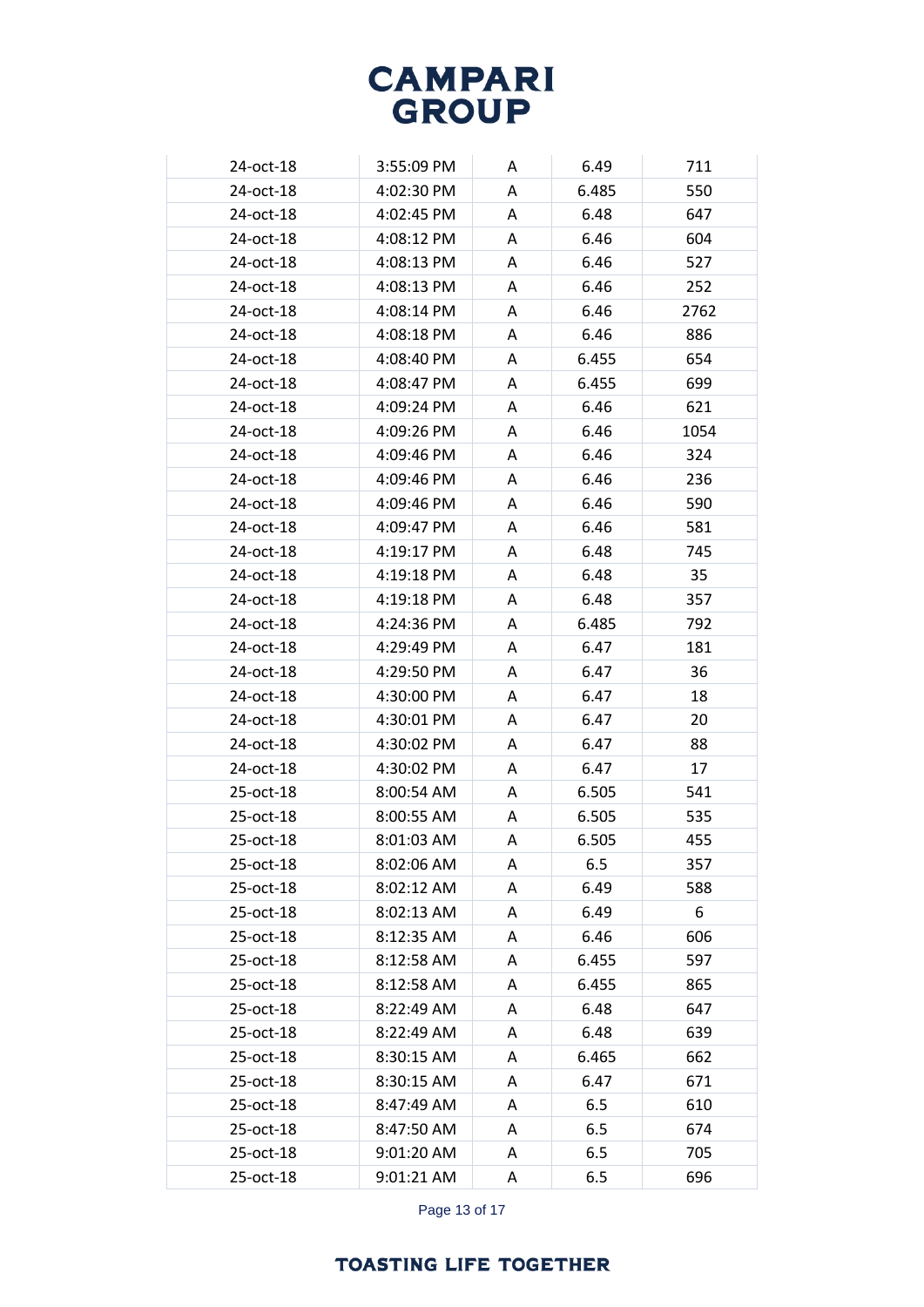| 25-oct-18    | 9:11:30 AM  | A | 6.505 | 551  |
|--------------|-------------|---|-------|------|
| 25-oct-18    | 9:15:24 AM  | A | 6.505 | 677  |
| 25-oct-18    | 9:19:56 AM  | Α | 6.49  | 710  |
| $25$ -oct-18 | 9:21:08 AM  | A | 6.49  | 669  |
| 25-oct-18    | 9:30:55 AM  | A | 6.49  | 673  |
| 25-oct-18    | 9:30:58 AM  | Α | 6.49  | 640  |
| 25-oct-18    | 9:30:59 AM  | A | 6.49  | 638  |
| $25$ -oct-18 | 9:47:54 AM  | A | 6.53  | 541  |
| 25-oct-18    | 9:58:36 AM  | Α | 6.525 | 552  |
| 25-oct-18    | 9:58:36 AM  | A | 6.52  | 817  |
| $25$ -oct-18 | 9:58:36 AM  | Α | 6.52  | 619  |
| 25-oct-18    | 10:19:32 AM | A | 6.535 | 579  |
| 25-oct-18    | 10:21:34 AM | A | 6.52  | 667  |
| 25-oct-18    | 10:30:53 AM | A | 6.55  | 593  |
| 26-oct-18    | 8:03:15 AM  | A | 6.64  | 297  |
| 26-oct-18    | 8:14:58 AM  | A | 6.635 | 600  |
| 26-oct-18    | 8:15:02 AM  | A | 6.64  | 638  |
| $26$ -oct-18 | 8:34:07 AM  | A | 6.62  | 675  |
| 26-oct-18    | 8:36:57 AM  | Α | 6.6   | 161  |
| 26-oct-18    | 8:36:57 AM  | Α | 6.6   | 451  |
| $26$ -oct-18 | 8:48:51 AM  | Α | 6.615 | 706  |
| 26-oct-18    | 8:55:53 AM  | A | 6.6   | 150  |
| 26-oct-18    | 8:55:58 AM  | Α | 6.6   | 795  |
| 26-oct-18    | 9:03:47 AM  | Α | 6.57  | 549  |
| $26$ -oct-18 | 9:04:54 AM  | A | 6.57  | 639  |
| 26-oct-18    | 9:12:11 AM  | A | 6.58  | 678  |
| 26-oct-18    | 9:20:09 AM  | A | 6.59  | 653  |
| 26-oct-18    | 9:31:10 AM  | A | 6.6   | 717  |
| 26-oct-18    | 9:38:33 AM  | A | 6.61  | 628  |
| 26-oct-18    | 9:40:32 AM  | A | 6.6   | 751  |
| 26-oct-18    | 9:52:06 AM  | A | 6.6   | 719  |
| 26-oct-18    | 9:55:23 AM  | A | 6.595 | 730  |
| 26-oct-18    | 10:13:56 AM | Α | 6.595 | 743  |
| 26-oct-18    | 10:13:57 AM | A | 6.595 | 799  |
| 26-oct-18    | 10:24:46 AM | Α | 6.565 | 722  |
| 26-oct-18    | 10:31:26 AM | A | 6.56  | 1194 |
| 26-oct-18    | 10:31:28 AM | A | 6.56  | 705  |
| 26-oct-18    | 10:32:04 AM | Α | 6.555 | 676  |
| 26-oct-18    | 10:32:55 AM | Α | 6.55  | 866  |
| 26-oct-18    | 10:32:56 AM | Α | 6.55  | 902  |
| 26-oct-18    | 10:33:40 AM | Α | 6.55  | 875  |
| 26-oct-18    | 10:48:57 AM | A | 6.555 | 629  |
| 26-oct-18    | 10:48:57 AM | Α | 6.555 | 859  |

Page 14 of 17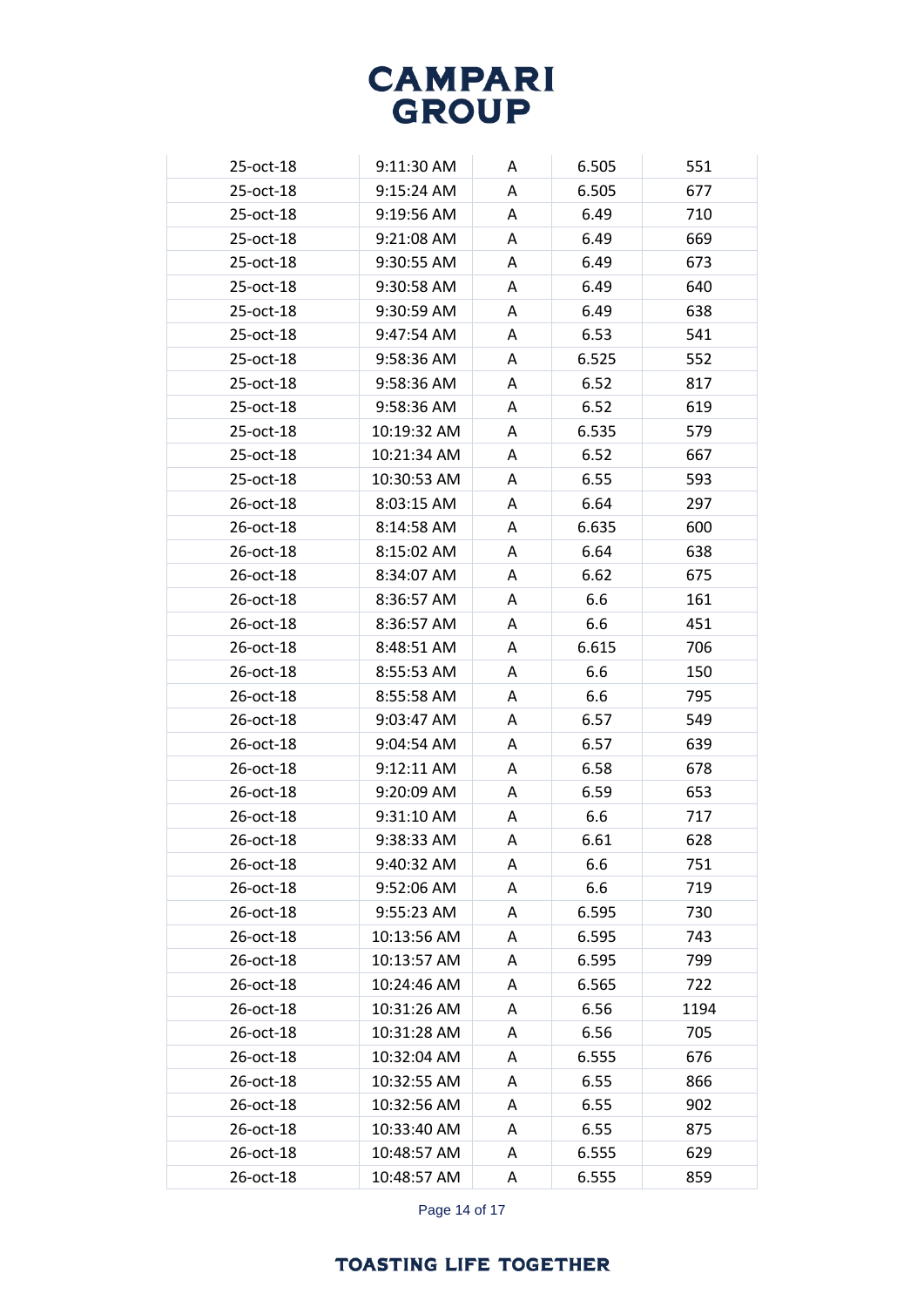| 26-oct-18 | 10:49:01 AM | A | 6.555 | 292          |
|-----------|-------------|---|-------|--------------|
| 26-oct-18 | 10:49:05 AM | A | 6.555 | 410          |
| 26-oct-18 | 10:51:15 AM | A | 6.54  | 664          |
| 26-oct-18 | 10:51:16 AM | A | 6.54  | 663          |
| 26-oct-18 | 11:04:36 AM | A | 6.55  | 453          |
| 26-oct-18 | 11:04:37 AM | A | 6.55  | 298          |
| 26-oct-18 | 11:10:29 AM | A | 6.54  | 522          |
| 26-oct-18 | 11:16:50 AM | A | 6.54  | 757          |
| 26-oct-18 | 11:23:51 AM | A | 6.54  | 109          |
| 26-oct-18 | 11:25:49 AM | A | 6.55  | $\mathbf{1}$ |
| 26-oct-18 | 11:25:57 AM | A | 6.55  | 694          |
| 26-oct-18 | 11:26:07 AM | A | 6.55  | 36           |
| 26-oct-18 | 11:27:11 AM | A | 6.55  | 680          |
| 26-oct-18 | 11:38:03 AM | A | 6.555 | 630          |
| 26-oct-18 | 11:41:24 AM | A | 6.56  | 729          |
| 26-oct-18 | 11:41:25 AM | A | 6.56  | 808          |
| 26-oct-18 | 11:56:54 AM | A | 6.555 | 722          |
| 26-oct-18 | 11:56:57 AM | A | 6.555 | 729          |
| 26-oct-18 | 11:56:57 AM | A | 6.555 | 700          |
| 26-oct-18 | 12:15:27 PM | A | 6.565 | 712          |
| 26-oct-18 | 12:15:30 PM | A | 6.565 | 600          |
| 26-oct-18 | 12:26:06 PM | A | 6.59  | 744          |
| 26-oct-18 | 12:40:01 PM | A | 6.58  | 590          |
| 26-oct-18 | 12:43:23 PM | A | 6.585 | 653          |
| 26-oct-18 | 12:48:01 PM | A | 6.57  | 764          |
| 26-oct-18 | 1:00:18 PM  | A | 6.585 | 746          |
| 26-oct-18 | 1:06:42 PM  | A | 6.6   | 801          |
| 26-oct-18 | 1:23:02 PM  | A | 6.595 | 748          |
| 26-oct-18 | 1:23:02 PM  | Α | 6.595 | 676          |
| 26-oct-18 | 1:44:44 PM  | A | 6.595 | 88           |
| 26-oct-18 | 1:44:44 PM  | A | 6.595 | 671          |
| 26-oct-18 | 1:48:29 PM  | A | 6.59  | 591          |
| 26-oct-18 | 1:55:58 PM  | A | 6.58  | 745          |
| 26-oct-18 | 1:56:00 PM  | A | 6.58  | 666          |
| 26-oct-18 | 2:02:02 PM  | A | 6.57  | 750          |
| 26-oct-18 | 2:02:03 PM  | A | 6.57  | 1400         |
| 26-oct-18 | 2:02:04 PM  | A | 6.57  | 638          |
| 26-oct-18 | 2:03:50 PM  | A | 6.57  | 743          |
| 26-oct-18 | 2:11:24 PM  | A | 6.57  | 649          |
| 26-oct-18 | 2:14:25 PM  | A | 6.575 | 664          |
| 26-oct-18 | 2:20:54 PM  | A | 6.57  | 687          |
| 26-oct-18 | 2:28:14 PM  | A | 6.565 | 868          |
| 26-oct-18 | 2:29:30 PM  | A | 6.555 | 737          |
|           |             |   |       |              |

Page 15 of 17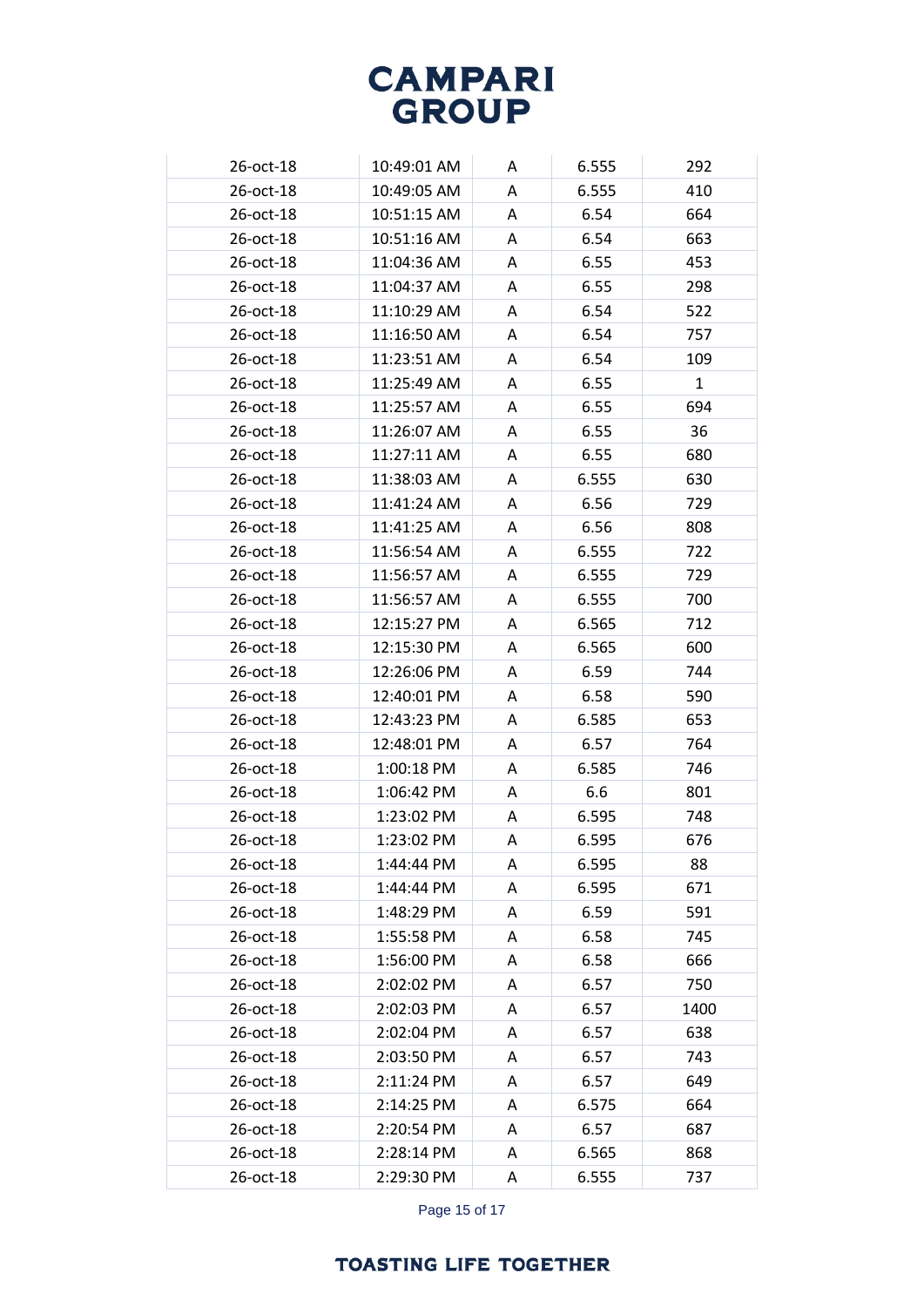| 26-oct-18       | 2:29:31 PM | A | 6.555 | 343  |
|-----------------|------------|---|-------|------|
| 26-oct-18       | 2:31:24 PM | A | 6.55  | 701  |
| 26-oct-18       | 2:32:59 PM | A | 6.54  | 763  |
| 26-oct-18       | 2:33:02 PM | A | 6.54  | 1495 |
| $26$ -oct-18    | 2:33:13 PM | A | 6.535 | 793  |
| 26-oct-18       | 2:33:49 PM | A | 6.535 | 408  |
| 26-oct-18       | 2:34:27 PM | A | 6.535 | 668  |
| 26-oct-18       | 2:36:00 PM | A | 6.54  | 995  |
| 26-oct-18       | 2:36:00 PM | Α | 6.54  | 638  |
| 26-oct-18       | 2:36:31 PM | A | 6.535 | 679  |
| 26-oct-18       | 2:36:42 PM | A | 6.53  | 363  |
| 26-oct-18       | 2:36:43 PM | A | 6.53  | 187  |
| 26-oct-18       | 2:36:44 PM | A | 6.53  | 204  |
| 26-oct-18       | 2:38:11 PM | A | 6.525 | 1077 |
| 26-oct-18       | 2:42:22 PM | A | 6.515 | 658  |
| 26-oct-18       | 2:43:20 PM | A | 6.52  | 783  |
| 26-oct-18       | 2:43:25 PM | A | 6.52  | 802  |
| 26-oct-18       | 2:43:48 PM | A | 6.52  | 789  |
| 26-oct-18       | 2:44:34 PM | A | 6.515 | 732  |
| 26-oct-18       | 2:44:38 PM | A | 6.515 | 711  |
| 26-oct-18       | 2:46:25 PM | Α | 6.52  | 823  |
| 26-oct-18       | 2:46:26 PM | A | 6.52  | 656  |
| 26-oct-18       | 2:52:38 PM | A | 6.51  | 701  |
| 26-oct-18       | 2:53:05 PM | A | 6.5   | 562  |
| 26-oct-18       | 2:54:38 PM | A | 6.51  | 666  |
| 26-oct-18       | 2:54:42 PM | A | 6.5   | 781  |
| 26-oct-18       | 2:54:50 PM | A | 6.495 | 730  |
| 26-oct-18       | 2:54:58 PM | Α | 6.495 | 648  |
| $26$ -oct- $18$ | 3:00:20 PM | A | 6.505 | 638  |
| 26-oct-18       | 3:00:52 PM | A | 6.5   | 5    |
| 26-oct-18       | 3:00:56 PM | A | 6.5   | 638  |
| 26-oct-18       | 3:02:52 PM | A | 6.49  | 457  |
| 26-oct-18       | 3:02:53 PM | Α | 6.49  | 144  |
| 26-oct-18       | 3:02:54 PM | A | 6.49  | 450  |
| 26-oct-18       | 3:02:54 PM | A | 6.49  | 306  |
| 26-oct-18       | 3:03:01 PM | A | 6.485 | 647  |
| 26-oct-18       | 3:03:03 PM | A | 6.485 | 641  |
| 26-oct-18       | 3:03:47 PM | A | 6.5   | 750  |
| 26-oct-18       | 3:04:44 PM | A | 6.515 | 638  |
| 26-oct-18       | 3:09:19 PM | A | 6.52  | 733  |
| 26-oct-18       | 3:12:02 PM | A | 6.53  | 610  |
| 26-oct-18       | 3:12:03 PM | A | 6.53  | 683  |
| 26-oct-18       | 3:17:11 PM | Α | 6.535 | 728  |

Page 16 of 17